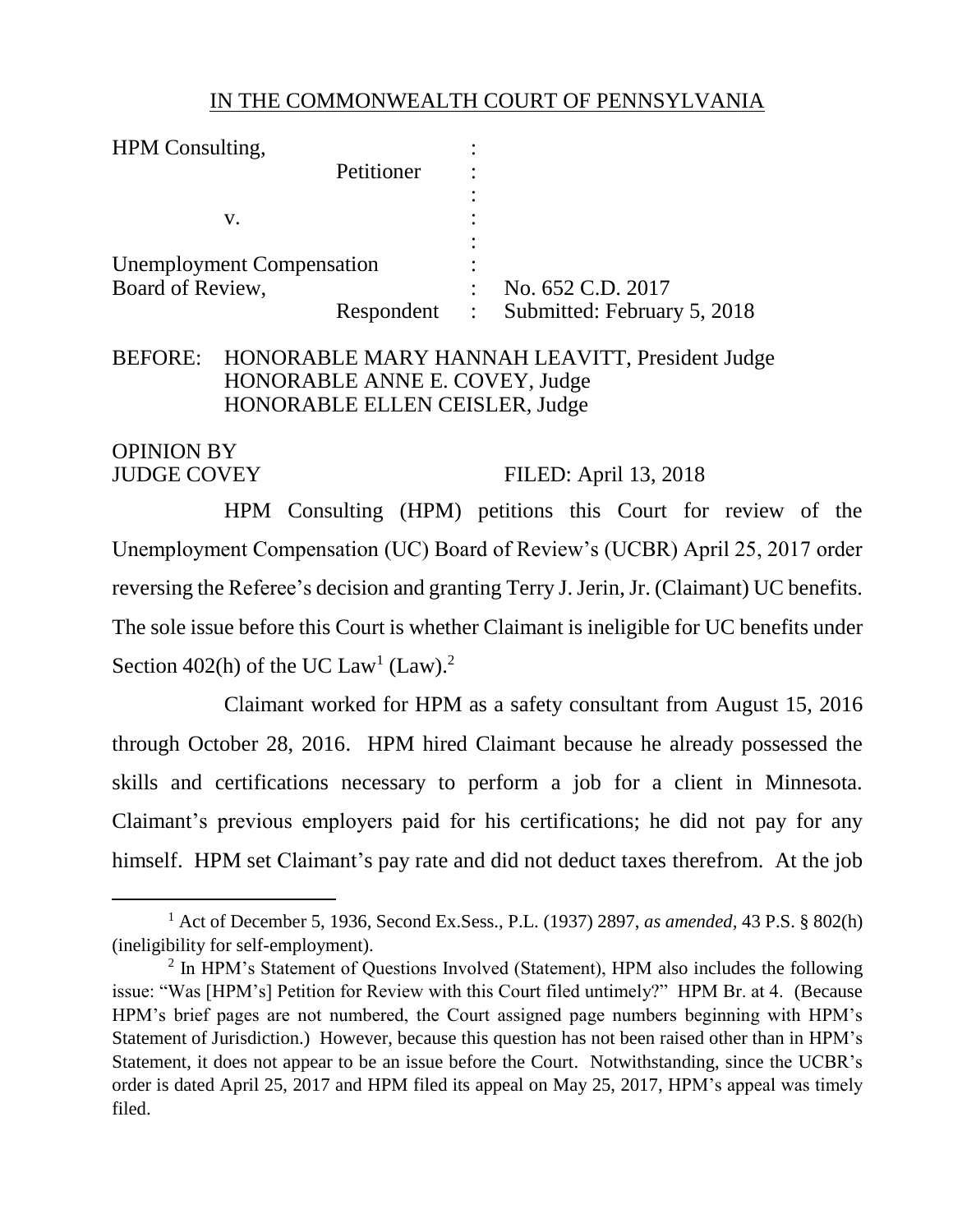site, Claimant was supervised by a site safety manager who dictated Claimant's work hours and daily activities. The site manager required Claimant to participate in daily safety meetings, the morning flex/stretch program, badge in and out at the work site, complete daily safety reports, and submit a weekly timecard. Claimant has always worked as an employee and does not hold himself out as being in business for himself. Claimant separated from HPM on October 28, 2016.

On December 20, 2016, Claimant applied for UC benefits. On January 4, 2017, the Scranton UC Service Center determined that Claimant was eligible for UC benefits as he was not disqualified under Section 402(h) of the Law. HPM appealed and a Referee hearing was held on February 3, 2017. On February 7, 2017, the Referee reversed the UC Service Center's determination. Claimant appealed to the UCBR. On April 25, 2017, the UCBR reversed the Referee's decision and granted Claimant UC benefits. HPM appealed to this Court.<sup>3</sup>

HPM argues that Claimant is not eligible for UC benefits under Section  $402(h)$  of the Law because he was not an employee of HPM,<sup>4</sup> but rather, he was selfemployed as an independent contractor. Specifically, HPM contends that because: (1)

 $\overline{a}$ 

UCBR Dec. at 2 (emphasis added).

 $3$  "Our scope of review is limited to determining whether constitutional rights were violated, whether an error of law was committed, or whether the findings of fact were unsupported by substantial evidence. Section 704 of the Administrative Agency Law, 2 Pa.C.S. § 704." *Turgeon v. Unemployment Comp. Bd. of Review*, 64 A.3d 729, 731 n.3 (Pa. Cmwlth. 2013).

<sup>4</sup> The UCBR expressly determined:

While the [UCBR] concludes that [C]laimant was not self-employed, **the** [**UCBR**] **does not hold that** [**C**]**laimant was an employee of HPM**. Under Section 509 of the Law, 43 P.S. § 829, the [UCBR's] conclusion that [C]laimant was not self-employed and is eligible for benefits under Section 402(h) of the Law is not conclusive as to HPM's liability for contributions in [UC] taxes unless the Department [of Labor and Industry's] Office of UC Tax Services provided special notice that the [UCBR's] benefit decision would be conclusive on the contribution issue and HPM was given an opportunity to offer evidence on that issue.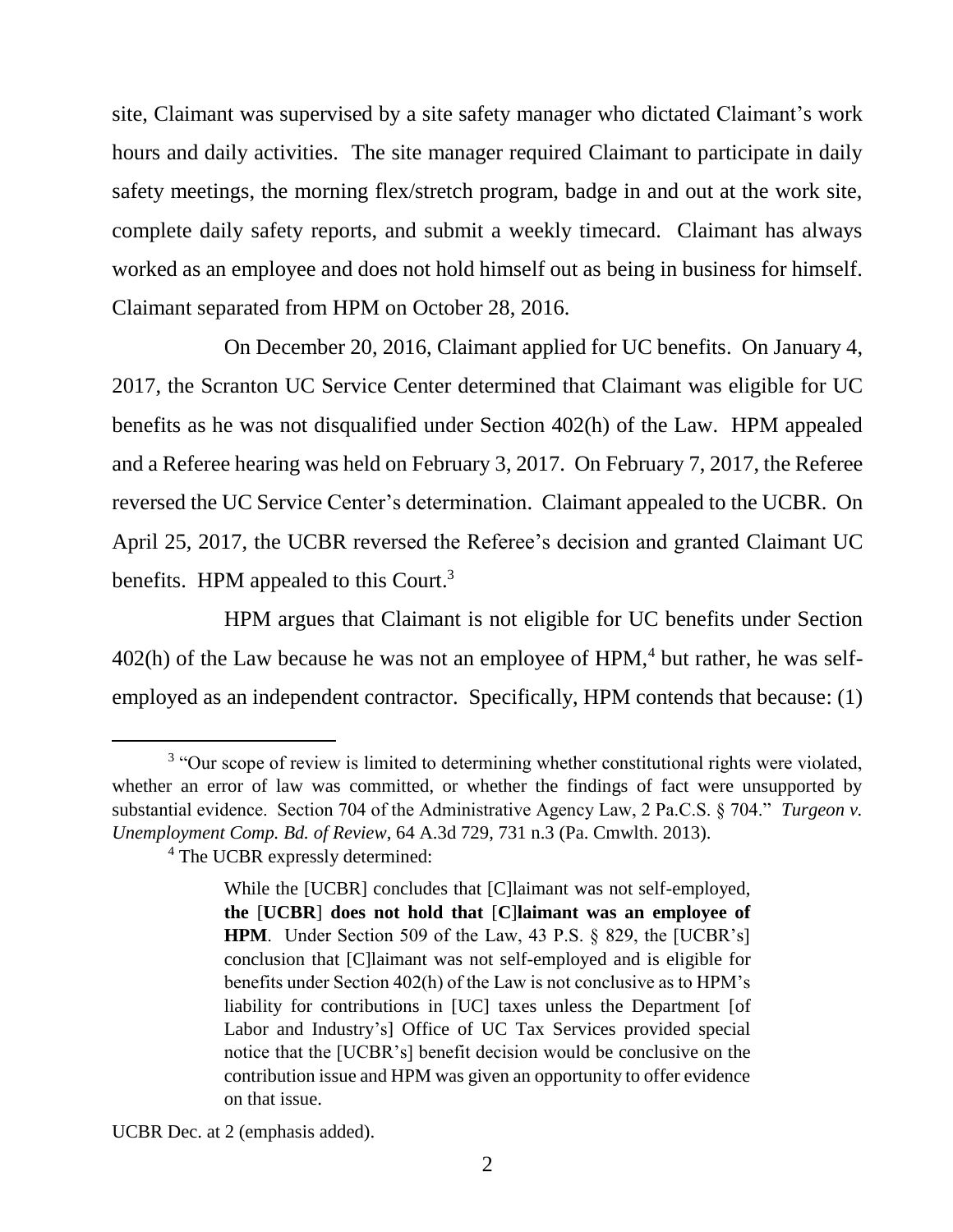the language of the agreement between HPM and Claimant specified that Claimant was an independent contractor; (2) Claimant was issued an Internal Revenue Service (IRS) Form 1099, as opposed to an IRS Form W-2; (3) Claimant paid for and provided his own certifications and qualifications; (4) Claimant established his hourly work rate; (5) HPM did not train or supervise Claimant; and, (6) Claimant was free to accept or decline assignments, Claimant was self-employed during the duration of his agreement with HPM. HPM relies exclusively on *Krum v. Unemployment Compensation Board of Review,* 689 A.2d 330 (Pa. Cmwlth. 1997), to support its position.

At the outset, this Court finds *Krum* inapposite for various reasons. First, the *Krum* Court clarified that "the [UCBR] expressly stated that it did not consider [S]ection 402(h) [of the Law] as its basis for denying benefits. Instead, the issue in [that] case [wa]s whether [the claimant] was an employee of [the agency.]" *Krum*, 689 A.2d at 333. In the instant case, the UCBR espoused the opposite: "While the [UCBR] concludes that [C]laimant was not self-employed, the [UCBR] does not hold that [C]laimant was an employee of HPM." UCBR Dec. at 2. Second, the *Krum* Court expressly opined: "We have disposed of [the claimant's] arguments in some detail and may summarize that, simply put, [the agency] is a referral agency and those it refers are not its employees under the referral arrangement." *Krum*, 689 A.2d at 333. Here, there is no record evidence nor did HPM argue that it was merely a referral agency.

Initially,

[p]ursuant to Section 402(h) [of the Law], a claimant is ineligible for [UC] benefits in any week '[i]n which [he] is engaged in self-employment.' 43 P.S. § 802(h). Section 402(h) [of the Law] does not define the term 'selfemployment'; however, Section 4(*l*)(2)(B) of the Law defines 'employment', in pertinent part, as follows:

Services performed by an individual for wages shall be deemed to be employment subject to this act, unless and until it is shown to the satisfaction of the department that—(a) such individual has been and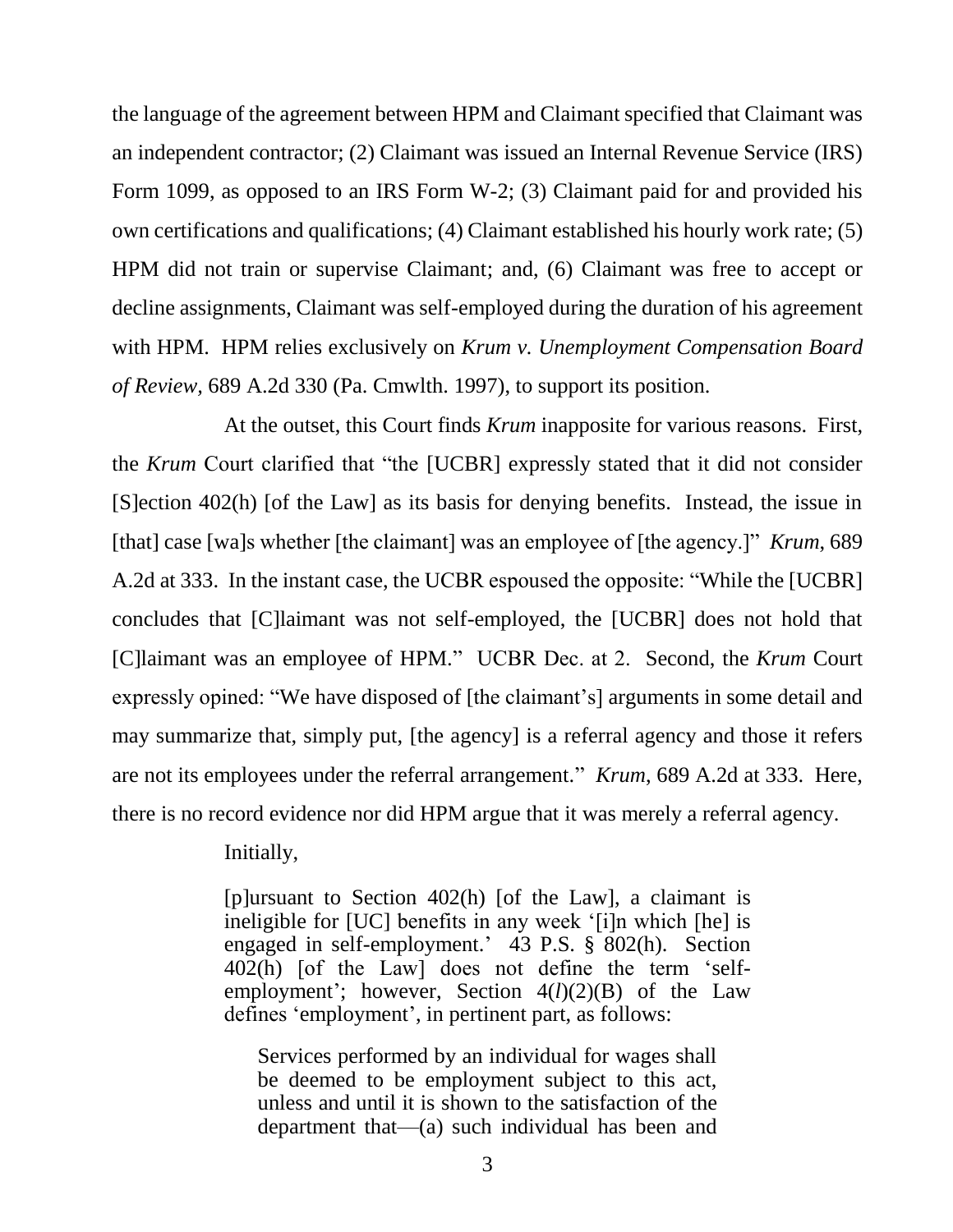will continue to be free from control or direction over the performance of such services both under [his] contract of service and in fact; and (b) as to such services such individual is customarily engaged in an independently established trade, occupation, profession or business.

43 P.S. § 753(*l*)(2)(B). The purpose of Section 4(*l*)(2)(B) [of the Law] 'is to exclude independent contractors from coverage.' *Beacon Flag Car Co., Inc. (Doris Weyant) v. Unemployment Comp*[.] [*Bd.*] *of Review,* 910 A.2d 103, 107 (Pa. Cmwlth. 2006). 'This provision **presumes that an individual is an employee**.' *Id.* However, '**this presumption may be overcome if the putative employer sustains its burden of showing that the claimant was free from control and direction in the performance of** [**his**] **service** *and* **that, as to such service, was customarily engaged in an independent trade or business**.' *Id.* 'Unless both of these showings are made, the presumption stands that one who performs services for wages is an employee.' *Id.*

*Minelli v. Unemployment Comp. Bd. of Review,* 39 A.3d 593, 595-96 (Pa. Cmwlth. 2012) (italic and bold emphasis added). Further, "in analyzing whether a claimant was an employee or independent contractor, we have repeatedly held that **the existence of** 

#### **an independent contractor agreement is not dispositive of the work relationship**,"

*Lello v. Unemployment Comp. Bd. of Review,* 59 A.3d 1153, 1159 (Pa. Cmwlth. 2013) (emphasis added). Indeed, the UCBR's only reference to the contract is in finding of fact number two, wherein, the UCBR stated: "HPM hired [C]laimant on contract because he already possessed the skills and certifications necessary to perform the job for a client in Minnesota." UCBR Dec. at 1. This finding does not support a legal conclusion as to whether Claimant was self-employed or an employee. Moreover, "[t]he mere fact **that Claimant did not receive** [**a**] **W-2 Form**[] . . . **is not conclusive of self-employment**." *Clark v. Unemployment Comp. Bd. of Review*, 129 A.3d 1272, 1277-78 (Pa. Cmwlth. 2015) (emphasis added).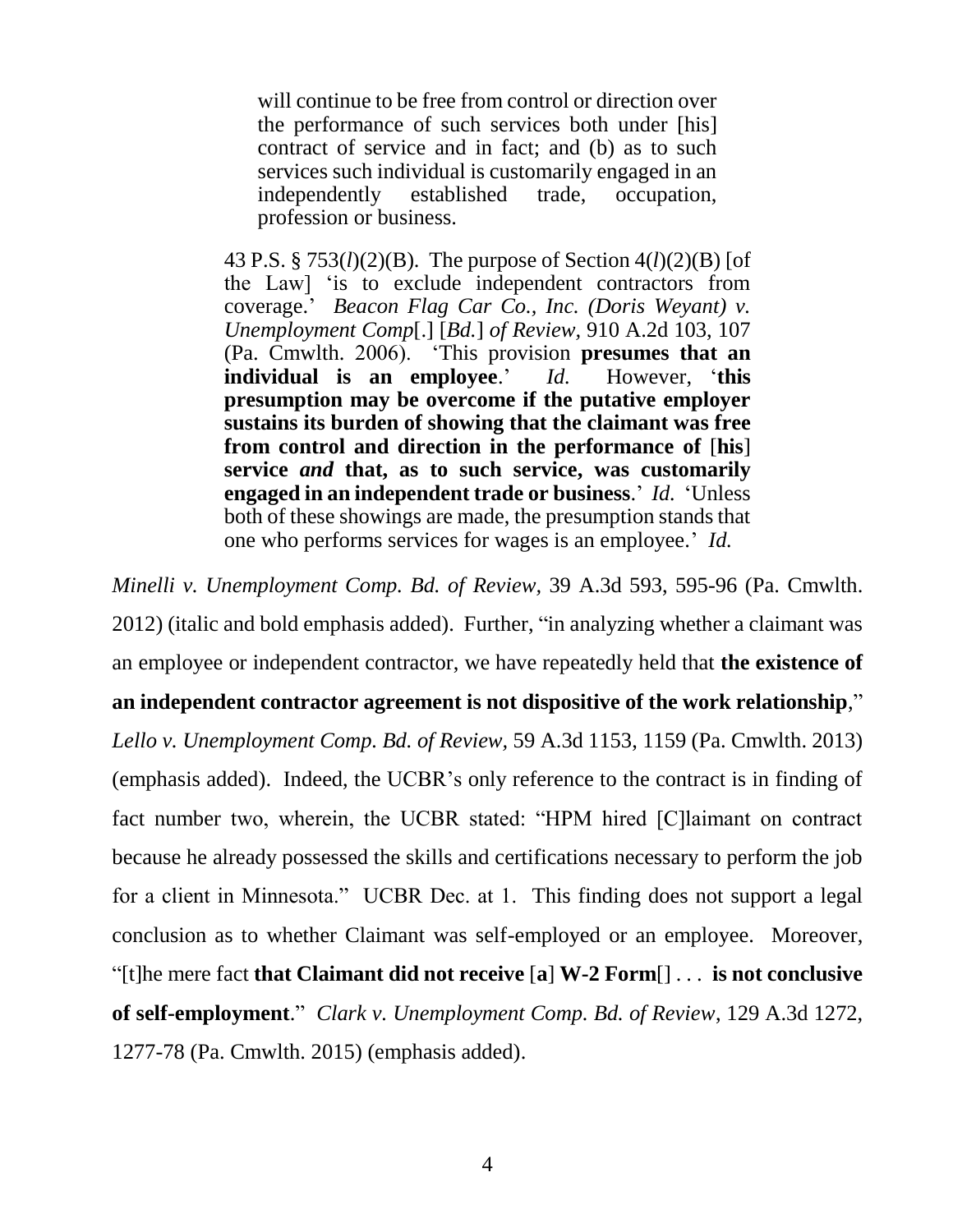With respect to the second prong of Section 402(h) of the Law,<sup>5</sup> Claimant related: "I never in my life have been a [Form] 1099 employee. I have no desire to be a [Form] 10[99] employee. I do not perform self -- I do not solicit work for myself, and it's something I have no desire to do." R.R. at 56. In fact, when Employer's witness was asked whether he had any reason to know whether Claimant "ever performed or is currently performing similar type of service for anybody else," Employer's witness responded: "The same type of work as far as – yeah, he does [sic] the same type of work for previous years. **As far as an independent, I'm not clear on that**." R.R. at 54 (emphasis added).

In addition, Claimant did not pay for his own certifications and qualifications. Claimant explained:

> The companies I worked for paid for the certificates. When I worked for Shaul (phonetic) they [sic] sent me to training. When I worked for Day Zimmerman, they [sic] provided me with my first aid [cardiopulmonary resuscitation training]. It was part of the (inaudible). I had to have it when I was on[- ]site and they paid for it.

R.R. at 58. Finally, Claimant testified that HPM set his rate of pay. Specifically, Claimant expounded: "I was sent a contract that stated I would get \$35 an hour. I did not set the rate of \$35 an hour; [HPM] did." R.R. at 56. Claimant clarified: "Why would I set a rate for \$5 an hour less than I normally work when federal taxes were not taken out?" *Id.*

The law is well-established:

 $\overline{a}$ 

[T]he [UCBR] is the ultimate fact-finder in [UC] matters and is empowered to resolve all conflicts in evidence, witness credibility, and weight accorded the evidence**. It is irrelevant whether the record contains evidence to support findings other than those made by the fact-**

 $<sup>5</sup>$  For reasons that will become clear herein, we will address the second prong before the first</sup> prong.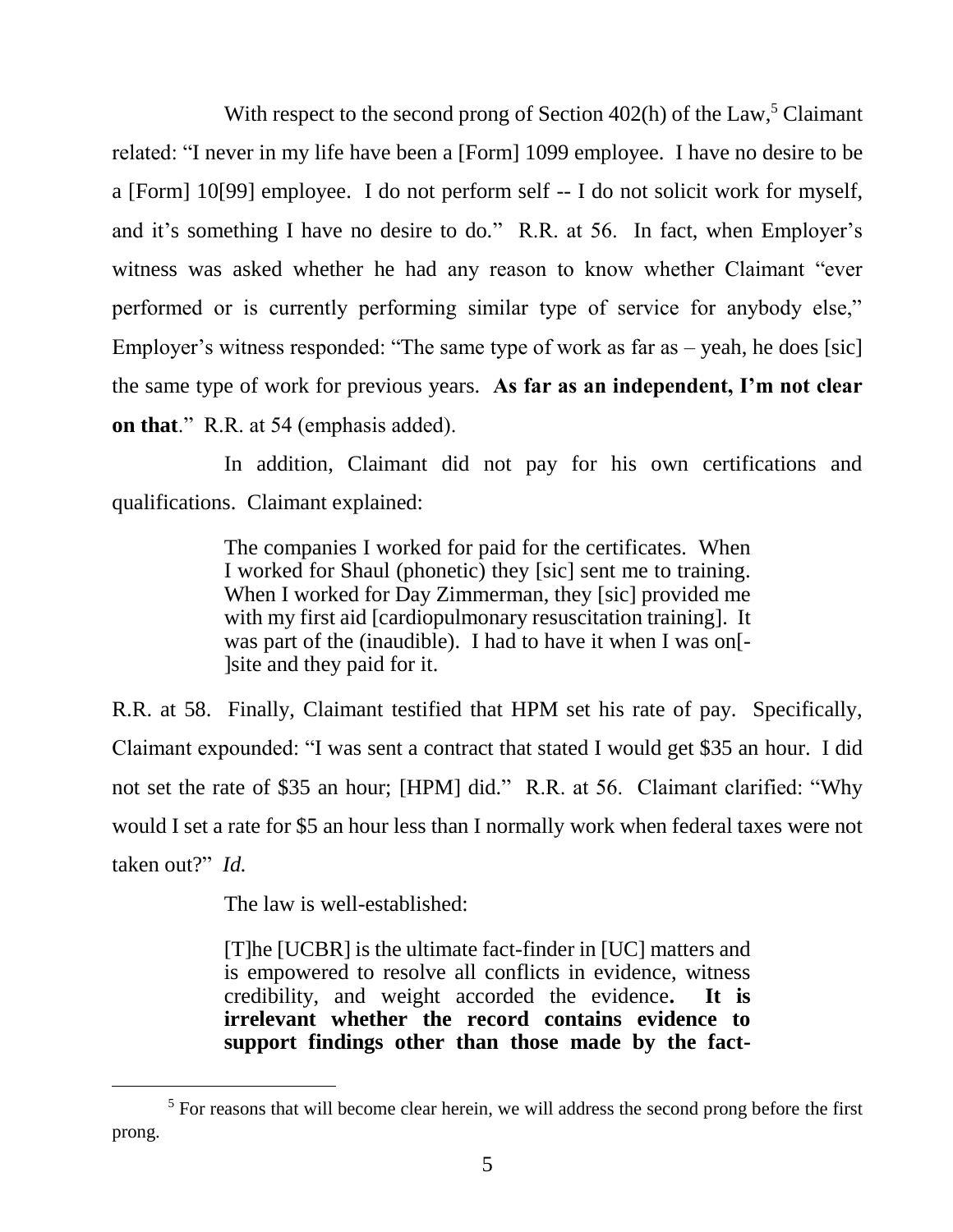**finder; the critical inquiry is whether there is evidence to support the findings actually made**. Where substantial evidence supports the [UCBR's] findings, they are conclusive on appeal. $[6]$ 

*Ductmate Indus., Inc. v. Unemployment Comp. Bd. of Review*, 949 A.2d 338, 342 (Pa. Cmwlth. 2008) (emphasis added; citations omitted). Here, the UCBR concluded, "[b]ased on [C]laimant's **credible** testimony, none of which HPM disputed,"<sup>7</sup> "[C]laimant does not hold himself out as being in business for himself and has always worked as an employee." UCBR Dec. at 2 (emphasis added).

The Dissent asserts that the UCBR **capriciously disregarded** the following evidence: two contracts between Claimant and HPM, an email and Claimant's Questionnaire.<sup>8</sup> First, the Dissent maintains: "HPM's amended petition for

 $\overline{a}$ 

*Sanders v. Unemployment Comp. Bd. of Review*, 739 A.2d 616, 618 (Pa. Cmwlth. 1999).

 $<sup>7</sup>$  The Dissent maintains the UCBR erred by stating HPM did not dispute that Claimant did</sup> not hold himself out as being in business for himself. However, as stated above, when Employer's witness was asked whether he had any reason to know whether Claimant "ever performed or is currently performing similar type of service for anybody else," Employer's witness responded: "The same type of work as far as – yeah, he does [sic] the same type of work for previous years. **As far as an independent, I'm not clear on that**." R.R. at 54 (emphasis added). The Dissent further asserts: "The [UCBR]'s characterization was not, as the [M]ajority observes, limited to the narrower issue of whether Claimant held himself out as being in business for himself." Dissenting Op. at 5 n.4. However, the Majority did not limit the UCBR's statement to that issue, but rather, the Majority was citing the UCBR's conclusion in reference to that issue. Thus, the Majority limited the quote for that purpose only.

<sup>8</sup> As stated above, the issue is not whether the record contains evidence to support findings other than those made by the UCBR, but rather, whether there is evidence to support the findings actually made. *See Ductmate Indus.* Here, reviewing the record evidence "in the light most favorable to [Claimant]," as we must because Claimant was the prevailing party below, and "giving [Claimant] the benefit of any inference that can logically and reasonably be drawn from the evidence," this Court

<sup>6</sup> This Court has explained:

Substantial evidence is relevant evidence upon which a reasonable mind could base a conclusion. In deciding whether there is substantial evidence to support the [UCBR's] findings, this Court must examine the testimony in the light most favorable to the prevailing party,  $\dots$ giving that party the benefit of any inferences which can logically and reasonably be drawn from the evidence.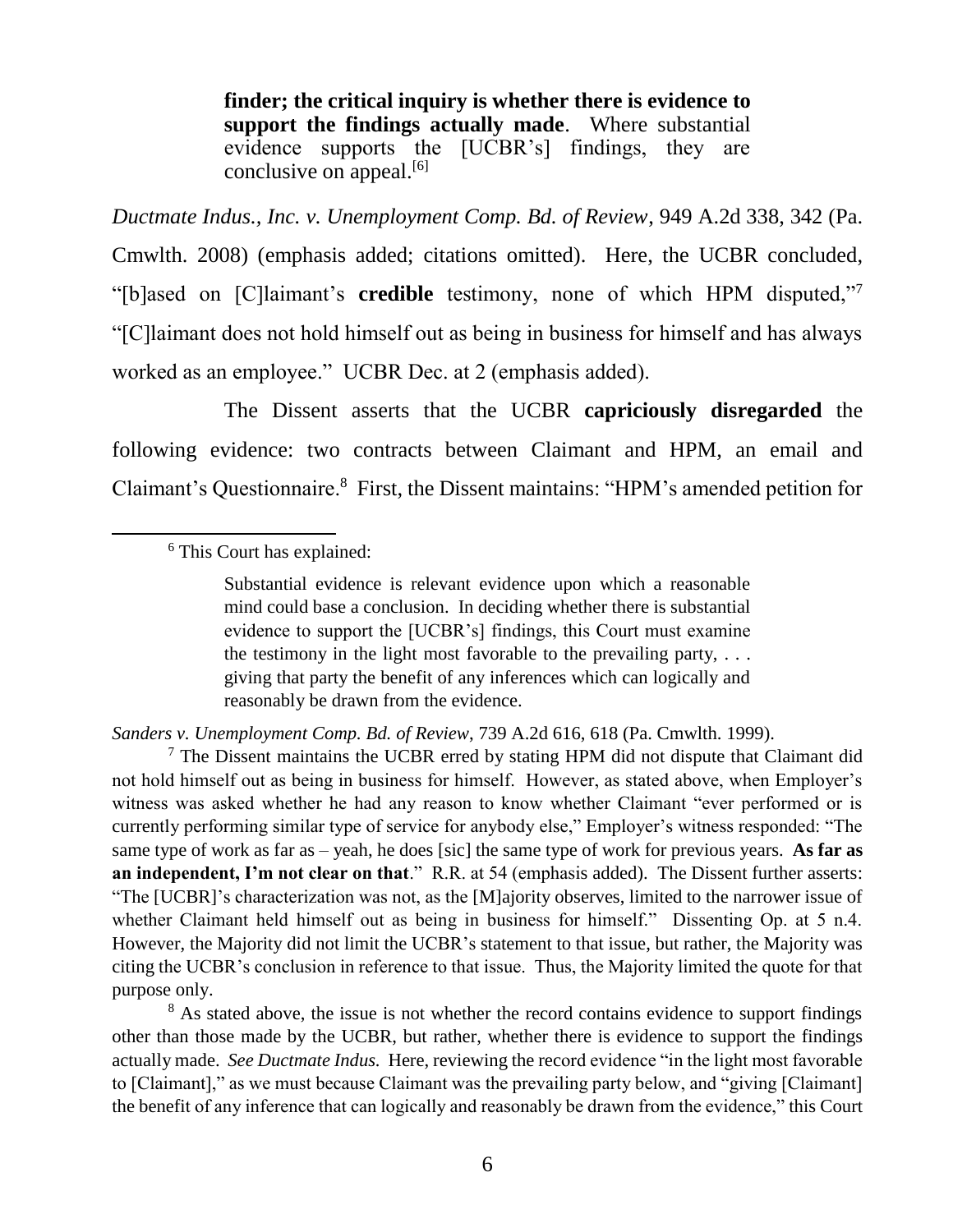review states that the [UCBR] erred by failing to consider a litany of evidence, including Claimant's written agreement with HPM." Dissenting Op. at 1 n.2. However, HPM does not raise this averment as an issue in its Statement of Questions Involved, *see* HPM Amended Br. at 4,<sup>9</sup> nor does HPM discuss the same in its Summary of Argument, *see* HPM Amended Br. at 7-8, or in its Argument.<sup>10</sup> See HPM Amended Br. at 8-12.

> [W]hen a party appeals, but fails to address an issue in the brief, the issue is waived. *McDonough* [*[v. Unemployment](https://1.next.westlaw.com/Link/Document/FullText?findType=Y&serNum=1996038734&originatingDoc=I84d941650ceb11dbaaf9821ce89a3430&refType=RP&originationContext=document&transitionType=DocumentItem&contextData=(sc.Keycite))  Comp. Bd. of Review,* [670 A.2d 749 \(Pa. Cmwlth. 1996\)\].](https://1.next.westlaw.com/Link/Document/FullText?findType=Y&serNum=1996038734&originatingDoc=I84d941650ceb11dbaaf9821ce89a3430&refType=RP&originationContext=document&transitionType=DocumentItem&contextData=(sc.Keycite))

 $\overline{a}$ 

The Dissent rejoins: "The foregoing axiom of appellate review does not mean that we may abandon our duty to remand 'where the factfinder has refused to resolve conflicts in the evidence . . . or has completely ignored overwhelming evidence without comment.' *Wise v. Unemployment Comp*[.] [*Bd.*] *of Review*, 111 A.3d 1256, 1263 (Pa. Cmwlth. 2015)." Dissenting Op. at 7 n.6. As the UCBR did resolve the conflicts in evidence and, as discussed herein, did not ignore any evidence, remand for that purpose is not required. Further, the Dissent cites *Wise* to support its position that this Court has a duty to remand where the fact-finder refuses to resolve conflicts in the evidence or completely ignores overwhelming evidence. However, in *Wise* the claimant/appellant specifically raised the issue of capricious disregard of evidence and the quoted portion was merely reciting the only circumstance wherein an agency's adjudication can be disturbed for a finding of capricious disregard. Such circumstance is not present here.

<sup>9</sup> HPM's Amended Brief's pages are not numbered, thus this Court will refer to the page containing the Statement of Jurisdiction as page one and continue consecutively.

 $10$  The Dissent insists that HPM raised the issue of capricious disregard of evidence by pointing to the fact that "HPM argue[d], generally, that the [UCBR] erred in ruling that Claimant is not ineligible for benefits under Section 402(h) of the Law." Dissenting Op. at 1 n.2. Clearly, that is not a capricious disregard of evidence argument. Further, the Dissent claims "HPM specifically cites two pieces of evidence **the** [**UCBR**] **did not address**: the agreement between Claimant and HPM that explicitly states he was an independent contractor and 'correspondence' he sent to HPM acknowledging both his independent contractor and 1099 status." Dissenting Op. at 2 n.2 (emphasis added). However, HPM never asserted that anything was "not addressed", but rather HPM contended that the independent contractor agreement and the fact that Claimant was a 1099 employee support the first prong of *Krum.* Both of these factors were testified to by Claimant. Finally, the Dissent states: "HPM identified the [UCBR]'s error as **the disregard of critical evidence**, *i.e.*, the written contract[,]" Dissenting Op. at 2 n.2 (emphasis added), but HPM never made that argument nor anywhere in its brief used any of the above bolded words as the Dissent claims. Notably, the Dissent does not cite to HPM's brief with respect to those words.

holds that there is substantial evidence to support the UCBR's findings. *Sanders [v. Unemployment](https://1.next.westlaw.com/Link/Document/FullText?findType=Y&serNum=1999233842&pubNum=0000162&originatingDoc=I2eb0a3c0500b11e7bcf2cc0f37ee205d&refType=RP&fi=co_pp_sp_162_618&originationContext=document&transitionType=DocumentItem&contextData=(sc.Search)#co_pp_sp_162_618)  Comp. Bd. of Review,* 739 A.2d [616, 618 \(Pa. Cmwlth. 1999\).](https://1.next.westlaw.com/Link/Document/FullText?findType=Y&serNum=1999233842&pubNum=0000162&originatingDoc=I2eb0a3c0500b11e7bcf2cc0f37ee205d&refType=RP&fi=co_pp_sp_162_618&originationContext=document&transitionType=DocumentItem&contextData=(sc.Search)#co_pp_sp_162_618)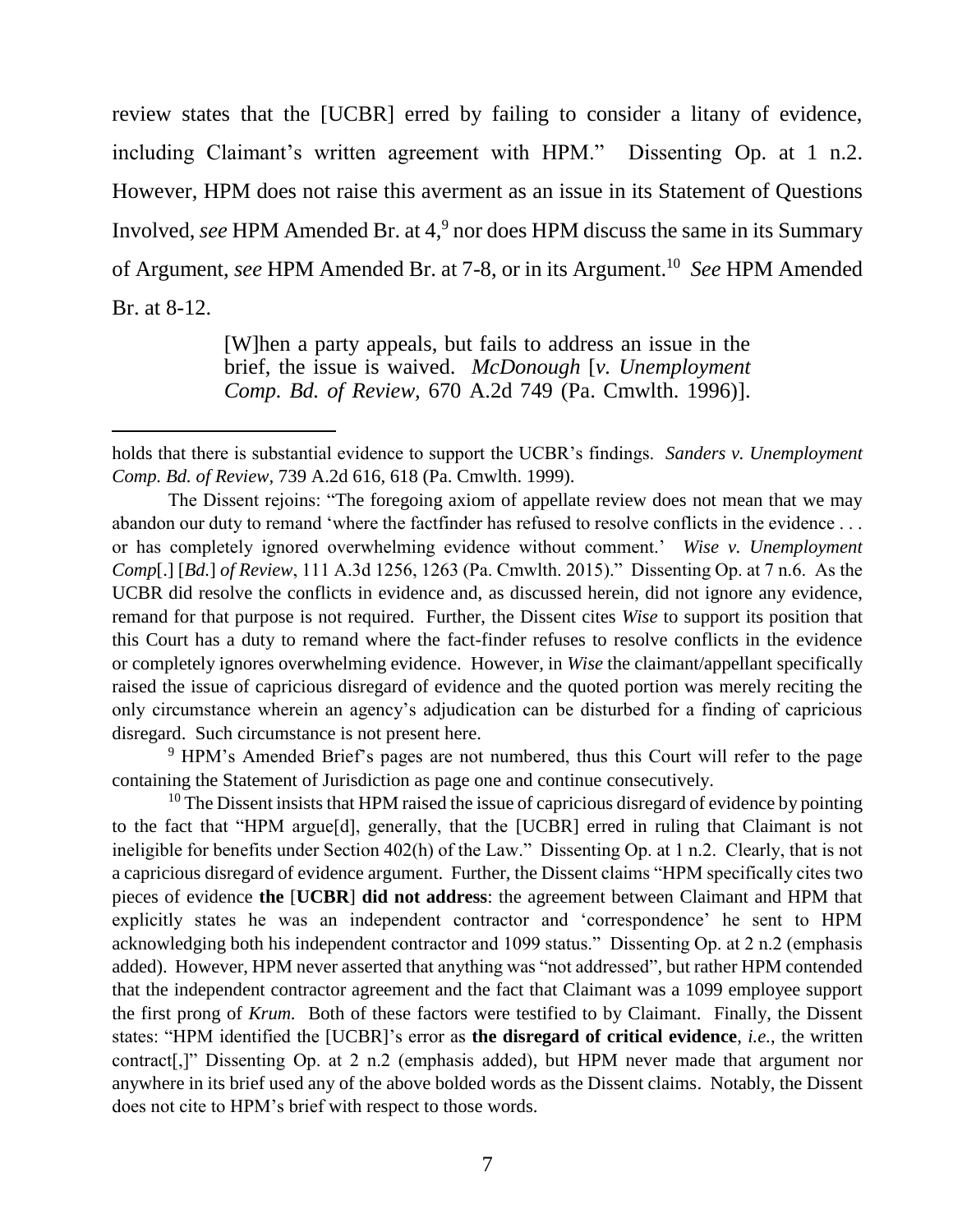#### This Court, in *[McDonough,](https://1.next.westlaw.com/Link/Document/FullText?findType=Y&serNum=1996038734&originatingDoc=I84d941650ceb11dbaaf9821ce89a3430&refType=RP&originationContext=document&transitionType=DocumentItem&contextData=(sc.Keycite))* held that **[an issue raised in the](https://1.next.westlaw.com/Link/Document/FullText?findType=Y&serNum=1996038734&originatingDoc=I84d941650ceb11dbaaf9821ce89a3430&refType=RP&originationContext=document&transitionType=DocumentItem&contextData=(sc.Keycite))  [Petition for Review but not addressed in the petitioner's](https://1.next.westlaw.com/Link/Document/FullText?findType=Y&serNum=1996038734&originatingDoc=I84d941650ceb11dbaaf9821ce89a3430&refType=RP&originationContext=document&transitionType=DocumentItem&contextData=(sc.Keycite))  [brief on appeal, was waived](https://1.next.westlaw.com/Link/Document/FullText?findType=Y&serNum=1996038734&originatingDoc=I84d941650ceb11dbaaf9821ce89a3430&refType=RP&originationContext=document&transitionType=DocumentItem&contextData=(sc.Keycite))**[.]

*Jimoh v. Unemployment Comp. Bd. of Review,* 902 A.2d 608, 611 (Pa. Cmwlth. 2006) (emphasis added). Accordingly, this issue is not properly before the Court.

Second, the Dissent opines: "First and foremost, HPM **offered** copies of two contracts it executed with Claimant." Dissenting Op. at 5 (emphasis added). However, HPM never identified the contracts at the hearing or had Claimant and/or its witness testify therefrom.<sup>11</sup> Notwithstanding, even if the two contracts between Claimant and HPM, the email and Claimant's Questionnaire were considered, the result would be the same. The contracts contain ample evidence supporting Claimant's presumptive employee status which HPM, who had the burden, did not overcome. For example, the contracts specified Claimant's hourly rate of pay as well as his overtime rate of pay, and per diem expenses. *See* R.R. at 37, 45. In addition, the contracts expressed that Claimant's home trips "will be scheduled with approval from the job site" and he consented to drug testing at the jobsite. *See* R.R. at 37*.* Further, they provided that Claimant was responsible for his steel tip boots and clothing but would be furnished all necessary equipment at the jobsite. *Id.* With respect to the email,

 $11$  The Dissent asserts that the contracts were entered into evidence as Exhibit 10 at the beginning of the Referee hearing. However, the exhibits are not attached to the Hearing Transcript and the contracts and the email are included with documents labeled "Employer Documents for Telephone Hearing." R.R. at 35. Further, Exhibit 10 was referred to as "letters sent from the attorney or Claimant." R.R. at 52. Moreover, the contracts and the email were never specifically identified or testified from at the hearing.

The Dissent maintains that "[t]he 46 pages of relevant documents faxed by the moving party to the Referee as 'employer exhibits to be included' in the record were ignored by the [UCBR]. R.R. 36. This is yet another reason to remand for a review of the complete record." Dissenting Op. at 5 n.5. However, the fact that 46 pages of documents *may* have been admitted, does not translate to a remand to consider said documents. The Referee is not an adversary for HPM and is not required to comb through and comment on documents that were not testified to or argued about before him. As HPM's Counsel did not refer to the documents, the UCBR was not required to address them.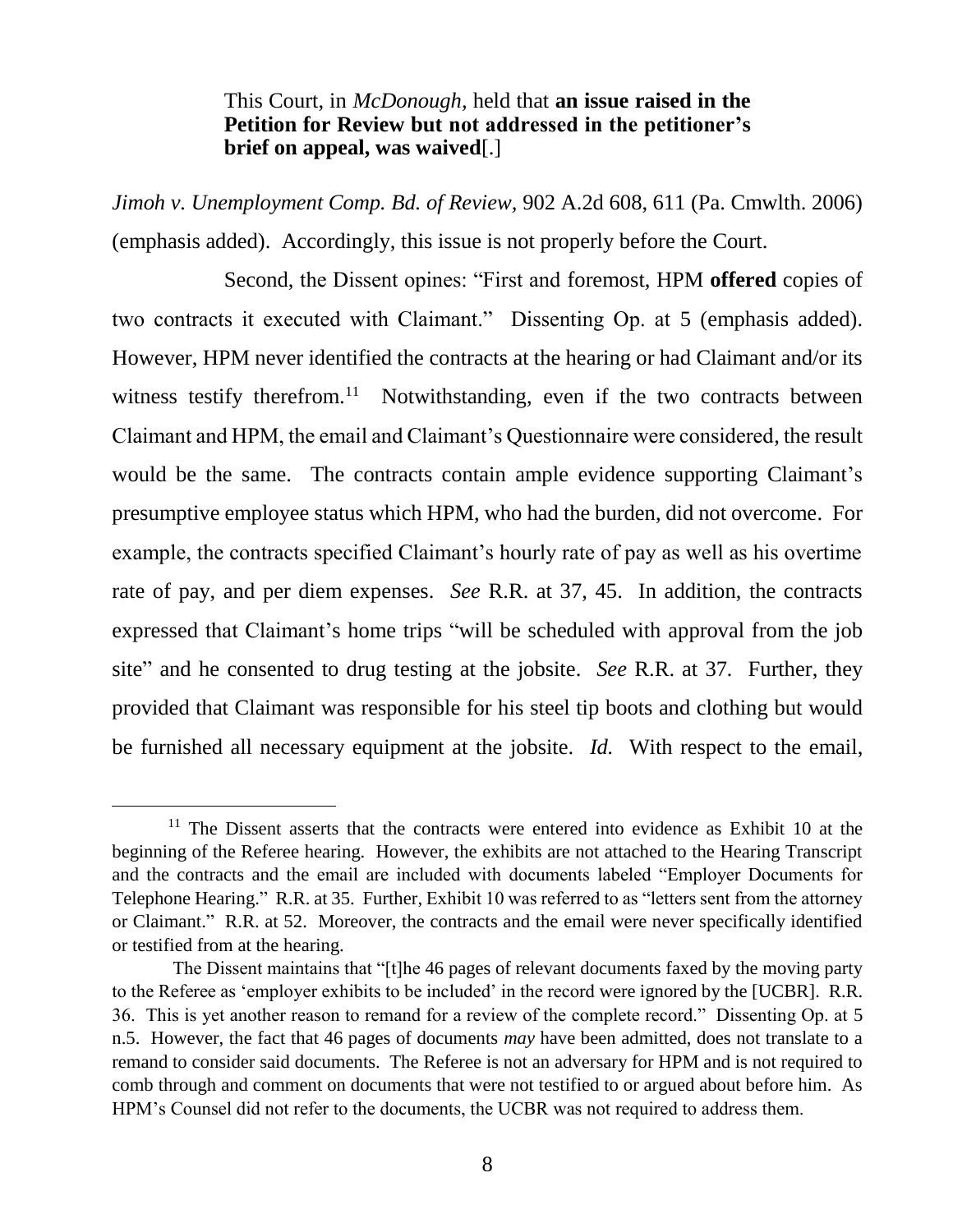wherein Claimant acknowledges he is an independent contractor based on the contract, it is no more dispositive than the contract itself stating it therein.

Relative to Claimant's Questionnaire, Claimant's answers support a finding that Claimant was an employee as opposed to an independent contractor. Specifically, Claimant stated that he had no financial investment in his employment, he was not customarily engaged in an independently established trade, occupation, profession or business, he did not set his own work hours, he could not begin and end a job independently and he was not free from direction and control in the performance of his work. *See* R.R. at 10. Further, Claimant communicated in his Questionnaire answers that he did not provide his own tools, he did not buy his own supplies, and most importantly, **he was not considered an independent contractor at the time he did this work before working in his current occupation.** *See* R.R. at 11.

> Disturbing an agency's adjudication for a capricious disregard of evidence is appropriate only where the factfinder has refused to resolve conflicts in the evidence, has not made essential credibility determinations or has completely ignored overwhelming evidence without comment. *[Hinkle](https://1.next.westlaw.com/Link/Document/FullText?findType=Y&serNum=2007143023&pubNum=0000162&originatingDoc=Idbb847b7d37c11e4a795ac035416da91&refType=RP&fi=co_pp_sp_162_27&originationContext=document&transitionType=DocumentItem&contextData=(sc.UserEnteredCitation)#co_pp_sp_162_27)  v. City of Philadelphia,* [881 A.2d 22, 27 \(Pa. Cmwlth. 2005\).](https://1.next.westlaw.com/Link/Document/FullText?findType=Y&serNum=2007143023&pubNum=0000162&originatingDoc=Idbb847b7d37c11e4a795ac035416da91&refType=RP&fi=co_pp_sp_162_27&originationContext=document&transitionType=DocumentItem&contextData=(sc.UserEnteredCitation)#co_pp_sp_162_27) In *Hinkle,* this Court, citing *Wintermyer* [*[v. Workers'](https://1.next.westlaw.com/Link/Document/FullText?findType=Y&serNum=2002767725&pubNum=0000162&originatingDoc=Idbb847b7d37c11e4a795ac035416da91&refType=RP&fi=co_pp_sp_162_487&originationContext=document&transitionType=DocumentItem&contextData=(sc.UserEnteredCitation)#co_pp_sp_162_487)  Compensation [Appeal Board \(Marlowe\)](https://1.next.westlaw.com/Link/Document/FullText?findType=Y&serNum=2002767725&pubNum=0000162&originatingDoc=Idbb847b7d37c11e4a795ac035416da91&refType=RP&fi=co_pp_sp_162_487&originationContext=document&transitionType=DocumentItem&contextData=(sc.UserEnteredCitation)#co_pp_sp_162_487)*, 812 A.2d 478, 487 [\(Pa. 2002\)\]](https://1.next.westlaw.com/Link/Document/FullText?findType=Y&serNum=2002767725&pubNum=0000162&originatingDoc=Idbb847b7d37c11e4a795ac035416da91&refType=RP&fi=co_pp_sp_162_487&originationContext=document&transitionType=DocumentItem&contextData=(sc.UserEnteredCitation)#co_pp_sp_162_487), explained that:

'Capricious disregard' then is just another name for the agency abusing its discretion and is an error of law when the agency fails to give an indication that it has examined countervailing substantive testimony that had to be considered at arriving at its decision.

The capricious disregard standard then is nothing more than a shorthand way of referring to an amalgam of existing overlapping legal and constitutional standards mentioned above that safeguard against arbitrariness by state and local administrative agencies by requiring a meaningful explanation of why the losing party's overwhelming evidence was not accepted.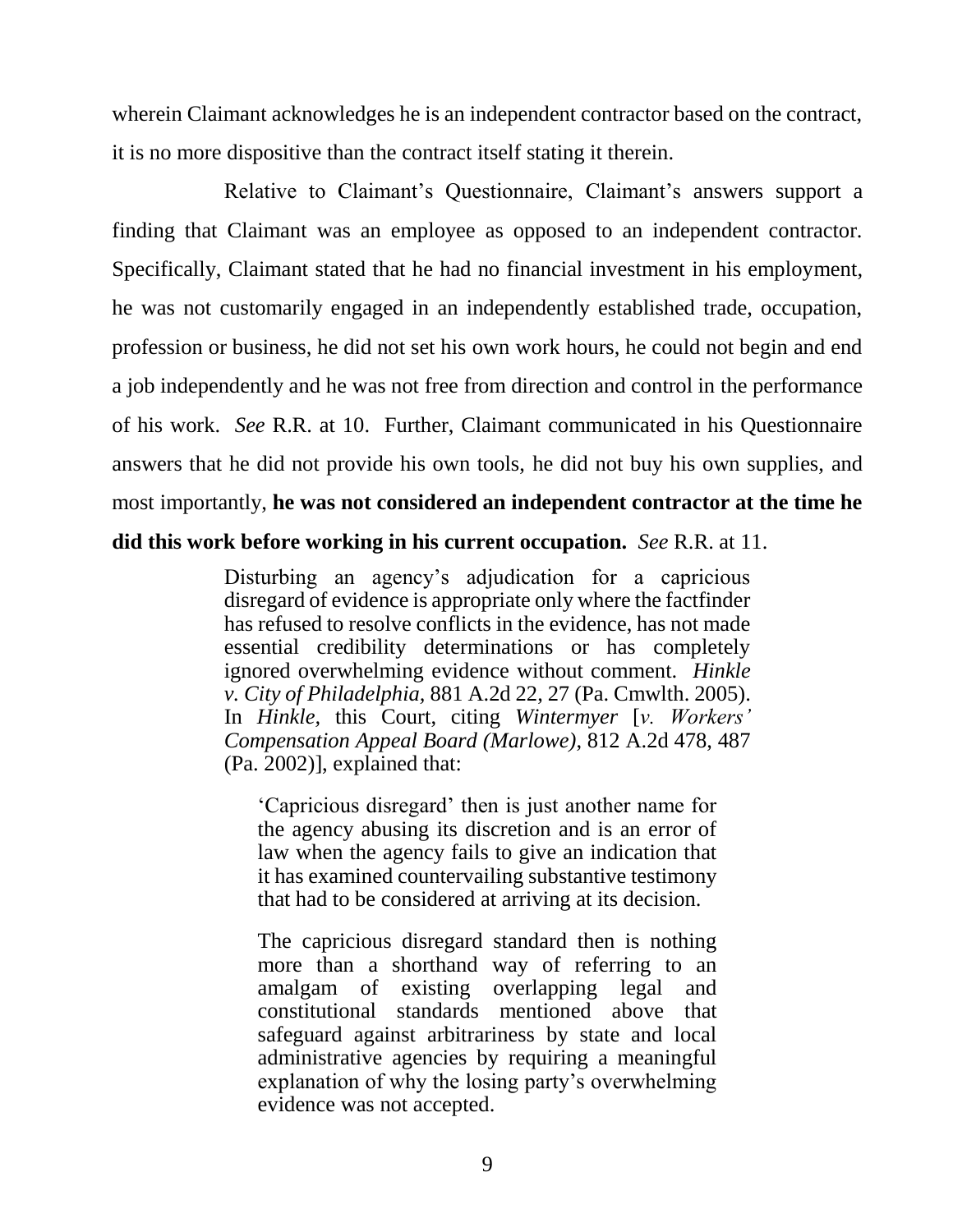*Id.* (footnote omitted). **An appellate court conducting a review for capricious disregard of material, competent evidence may not reweigh the evidence or make credibility determinations**.

Applying the above principles to the case *sub judice,* we conclude that the [UCBR] did not capriciously disregard competent and relevant evidence. It did not ignore [HPM's] 'overwhelming evidence' without comment.

*Wise v. Unemployment Comp. Bd. of Review,* 111 A.3d 1256, 1263 (Pa. Cmwlth. 2015) (emphasis added; citations omitted).

This Court holds that HPM did not overcome the strong presumption of Claimant's status as an employee. *See Famularo Catering, Inc. v. Dep't of Labor & Indus.,* 125 A.3d 866, 869 (Pa. Cmwlth. 2015) (quoting *Electrolux Corp. v. Dep't of Labor & Indus., Bureau of Employer Tax Operations,* 705 A.2d 1357, 1359–60 (Pa. Cmwlth. 1998) (emphasis added) ("[A] person receiving remuneration for services rendered is *presumed* to be employed and therefore to have 'employment' within the meaning of the [Law] . . . .")). "[T]he record here lacks any evidence that Claimant customarily engaged in an independent business . . . ." *Jia v. Unemployment Comp. Bd. of Review,* 55 A.3d 545, 549 (Pa. Cmwlth. 2012). "Claimant's testimony is clear that he was not so engaged, and there is no contrary evidence." *Id.* "The test an employer must satisfy to overcome the presumption of an employment relationship is simply not met here." *Id.*

Notwithstanding, relative to the first prong of Section 402(h) of the Law, the UCBR found as facts:

> 5. At the job site, [Claimant] was supervised by the site safety manager, who dictated [Claimant's] work hours and daily activities.

> 6. The site manager required [Claimant] to participate in daily safety meetings, the morning flex/stretch program, badge in and out at the work site, complete daily safety reports, and submit a weekly timecard.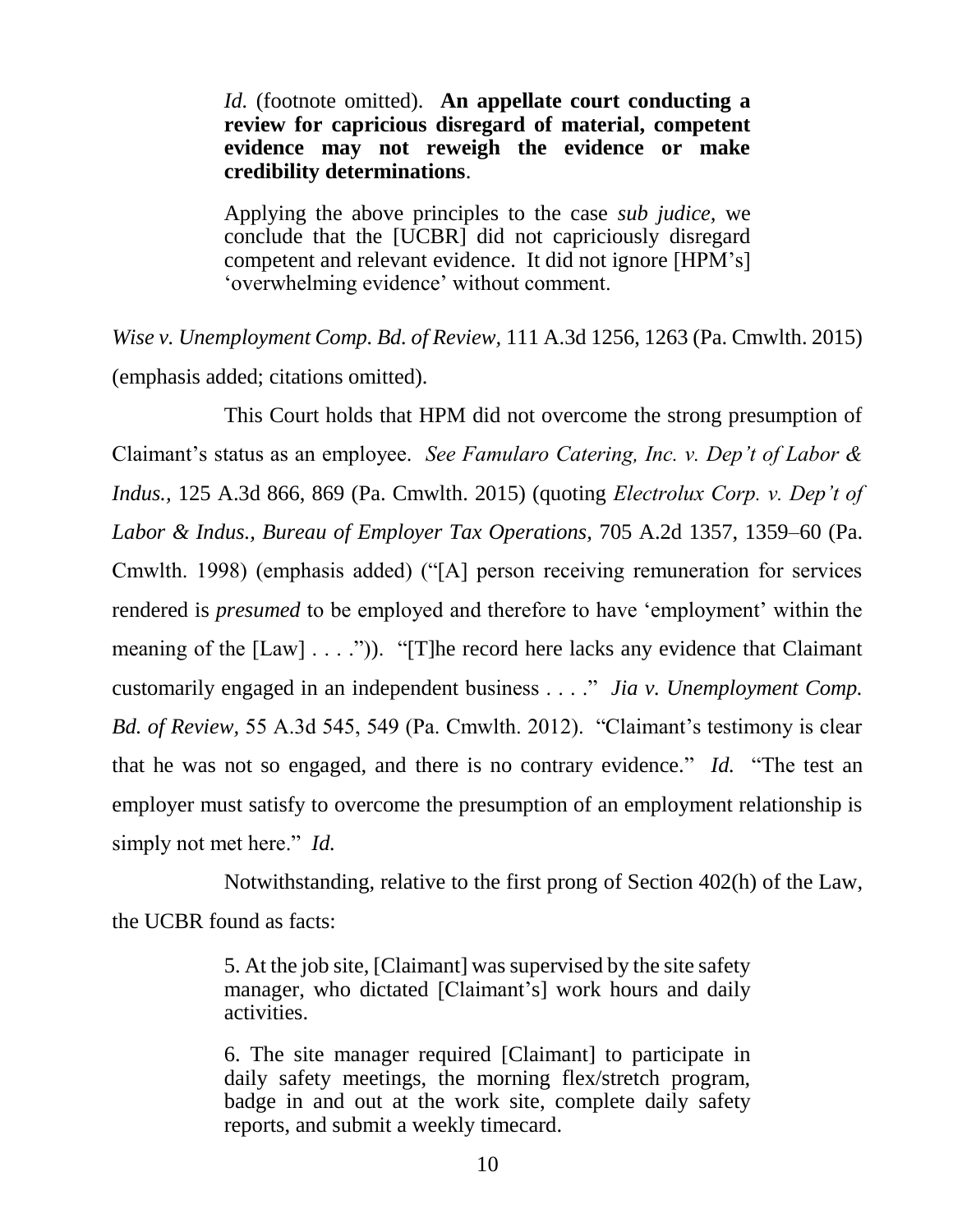UCBR Dec. at 1.<sup>12</sup> Based thereon, the UCBR concluded that Claimant "was not free from direction and control." UCBR Dec. at 2.

The Dissent cites *C E Credits OnLine v. Unemployment Compensation Board of Review*, 946 A.2d 1162, 1168 (Pa. Cmwlth. 2008), for the factors to be considered in determining the issue of control. *See* Dissenting Op. at 3. Specifically, the Dissent quotes the following factors:

> [W]hether there is a fixed rate of remuneration; whether taxes are withheld from the claimant's pay; whether the [putative] employer supplies the tools necessary to carry out the services; whether the [putative] employer provides onthe-job training; and whether the [putative] employer holds regular meetings that the [individual is] expected to attend. *C E Credits OnLine . . .* , 946 A.2d [at] 1168 . . . .

Dissenting Op. at 3. These factors reveal that HPM and/or its client, did in fact control and direct Claimant's work performance. First, Claimant was paid a "fixed rate of remuneration[,]" HPM and/or its client "supplie[d] the tools necessary to carry out the services[,]" and Claimant was expected to attend daily safety meetings. Dissenting Op. at 3 (quoting *C E Credits OnLine*, 946 A.2d at 1168). HPM had the burden to prove that Claimant was free from control or direction over his work performance, and HPM did not meet its burden. Accordingly, the first prong of Section 402(h) of the Law was not met.

 $\overline{a}$ 

Dissenting Op. at 4. However, the UCBR's above-quoted findings are clearly more than quality control and it is irrelevant whether Hoke's directives were on behalf of HPM or AZCO, Inc., only that Claimant was under the direction and control of another.

<sup>&</sup>lt;sup>12</sup> The Dissent opined:

First, it is unclear that [Claimant's on-site supervisor Brad] Hoke's directives were anything more than the quality control directive that is imposed on any independent contractor. *See C E Credits Online* [*v. Unemployment Comp. Bd. of Review*]*,* 946 A.2d [1162,] 1169 [(Pa. Cmwlth. 2008)]. Second, it is not clear whether Hoke was issuing directives on behalf of HPM or [its client] AZCO, Inc.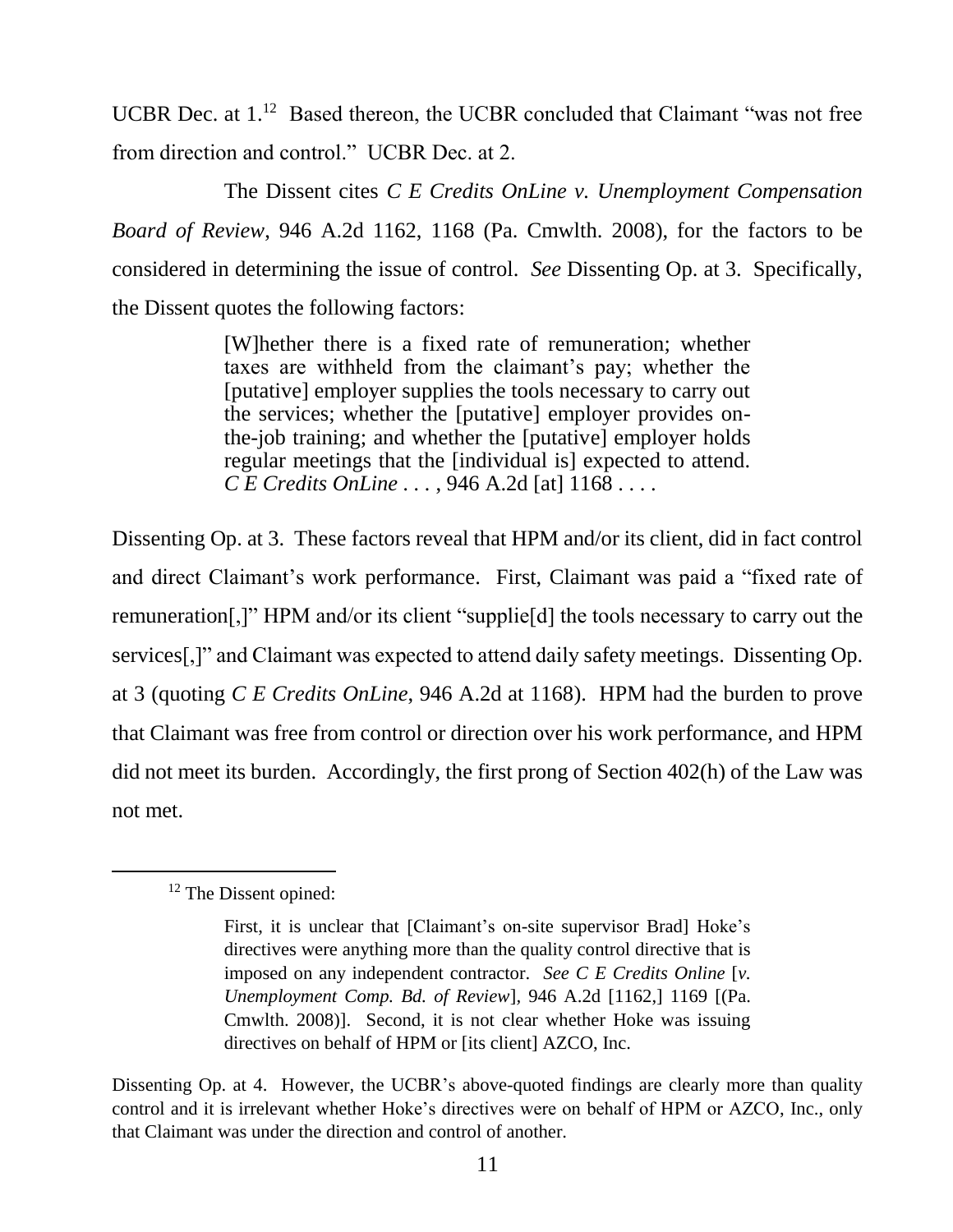However, it is not clear from the record whether Claimant's on-site supervisor Brad Hoke (Hoke) was an HPM employee. Claimant testified that he did not know who paid Hoke, *see* R.R. at 57, and HPM's witness declared that although Hoke was not an HPM employee, HPM contracted with Hoke to service that client. *See* R.R. at 59. Therefore, since it was not established under whose direction and control Claimant was subject, the identity of Claimant's employer remains undetermined. Accordingly, as stated by the UCBR, the issue of whether HPM was Claimant's employer was not resolved. *See* UCBR Dec. at 2.

Further, according to the record, Claimant declined two additional jobs HPM offered him after the Minnesota client's job was completed. *See* R.R. at 54. If HPM is determined to be Claimant's employer, HPM is to be given the opportunity to argue that Claimant is ineligible for UC benefits pursuant to Section 402(b) of the Law, 43 P.S. § 802(b), because he did not have a necessitous and compelling reason to decline those jobs. HPM did not have the opportunity to argue Claimant's ineligibility for benefits under Section 402(b) of the Law or any other applicable provision because the "Notice of Telephone Hearing" specified that the only issue before the Referee was "[w]hether [C]laimant was engaged in self-employment." R.R. at 31. Accordingly, this Court remands the matter to the UCBR for additional fact-finding to determine whether HPM is liable for UC benefits as Claimant's employer and, if so, whether Claimant is ineligible for benefits under Section 402(b) of the Law and/or any other disqualifying Sections of the Law.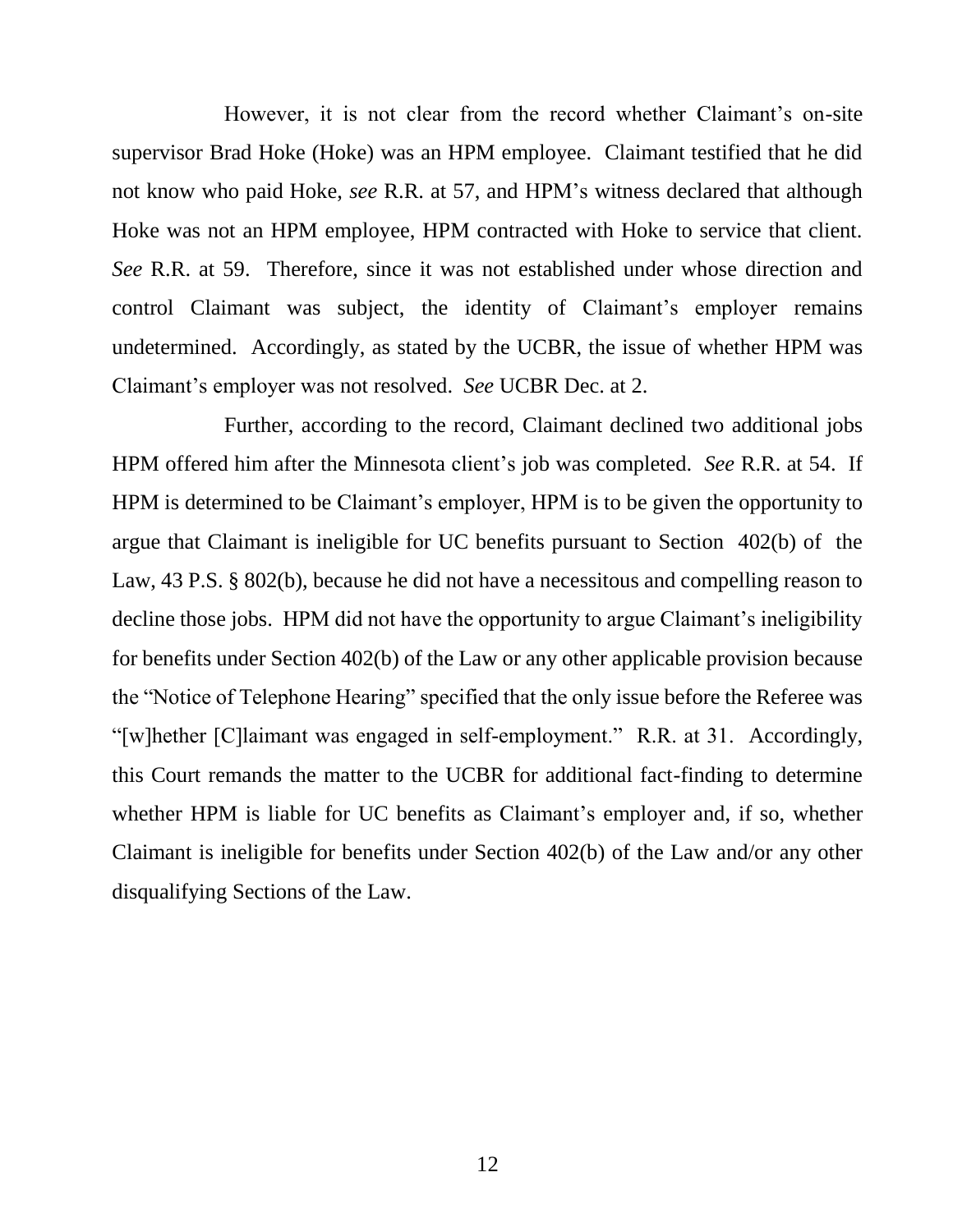For all of the above reasons, the UCBR's order finding that Claimant was not self-employed is affirmed, the UCBR's order granting Claimant UC benefits is reversed, and the matter is remanded for additional fact-finding in accordance with this opinion.

ANNE E. COVEY, Judge

**\_\_\_\_\_\_\_\_\_\_\_\_\_\_\_\_\_\_\_\_\_\_\_\_\_\_\_**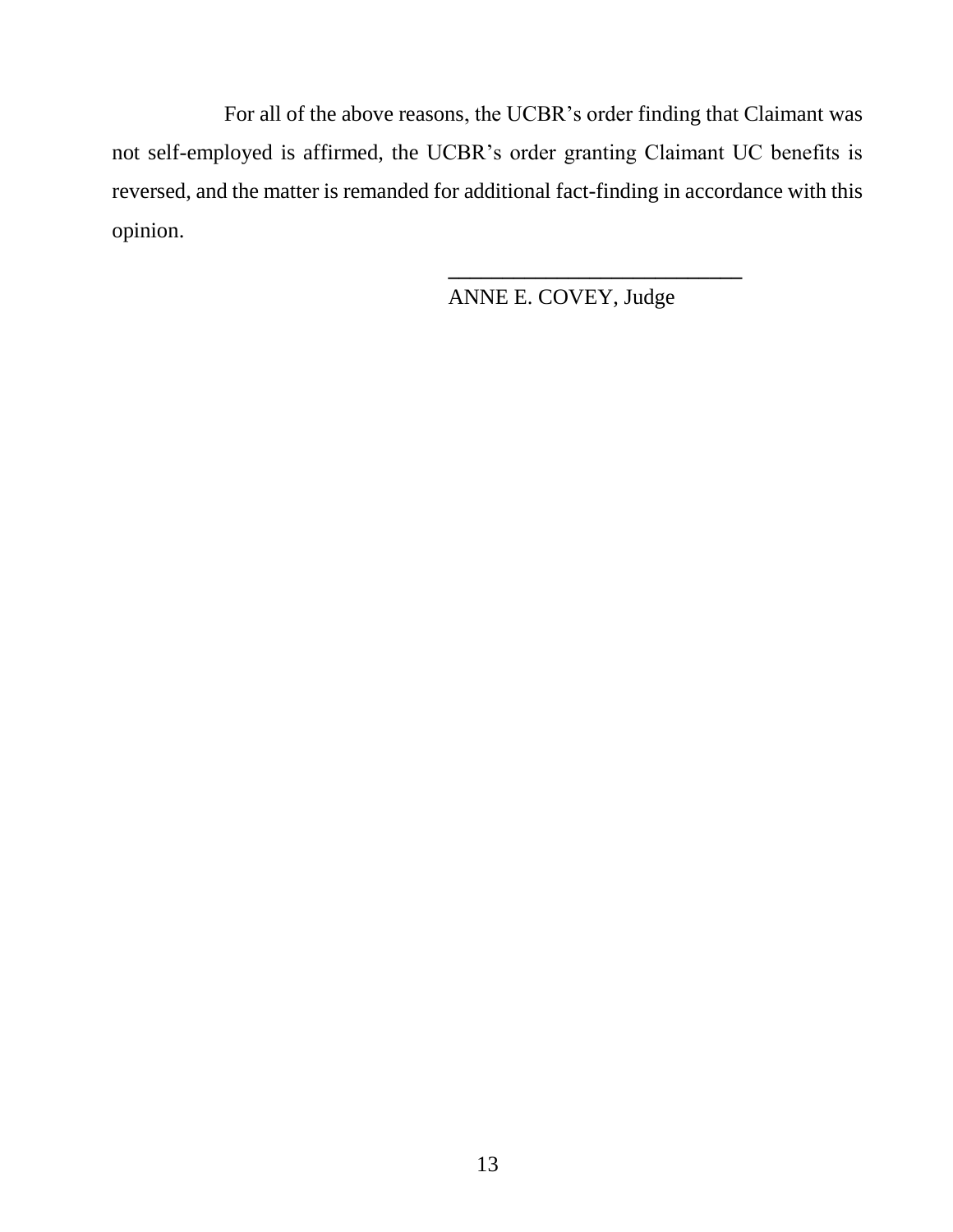## IN THE COMMONWEALTH COURT OF PENNSYLVANIA

| HPM Consulting,                  |            |                   |
|----------------------------------|------------|-------------------|
|                                  | Petitioner |                   |
|                                  |            |                   |
| V.                               |            |                   |
|                                  |            |                   |
| <b>Unemployment Compensation</b> |            |                   |
| Board of Review,                 |            | No. 652 C.D. 2017 |
|                                  | Respondent |                   |

## ORDER<sub></sub>

AND NOW, this 13<sup>th</sup> day of April, 2018, the Unemployment Compensation (UC) Board of Review's (UCBR) April 25, 2017 order finding Terry J. Jerin, Jr. (Claimant) not ineligible for UC benefits under Section 402(h) of the UC Law, 43 P.S. § 802(h), is affirmed, and the UCBR's order granting Claimant UC benefits is reversed.

The matter is remanded to the UCBR for further fact-finding consistent with this opinion.

Jurisdiction is relinquished.

ANNE E. COVEY, Judge

**\_\_\_\_\_\_\_\_\_\_\_\_\_\_\_\_\_\_\_\_\_\_\_\_\_\_\_**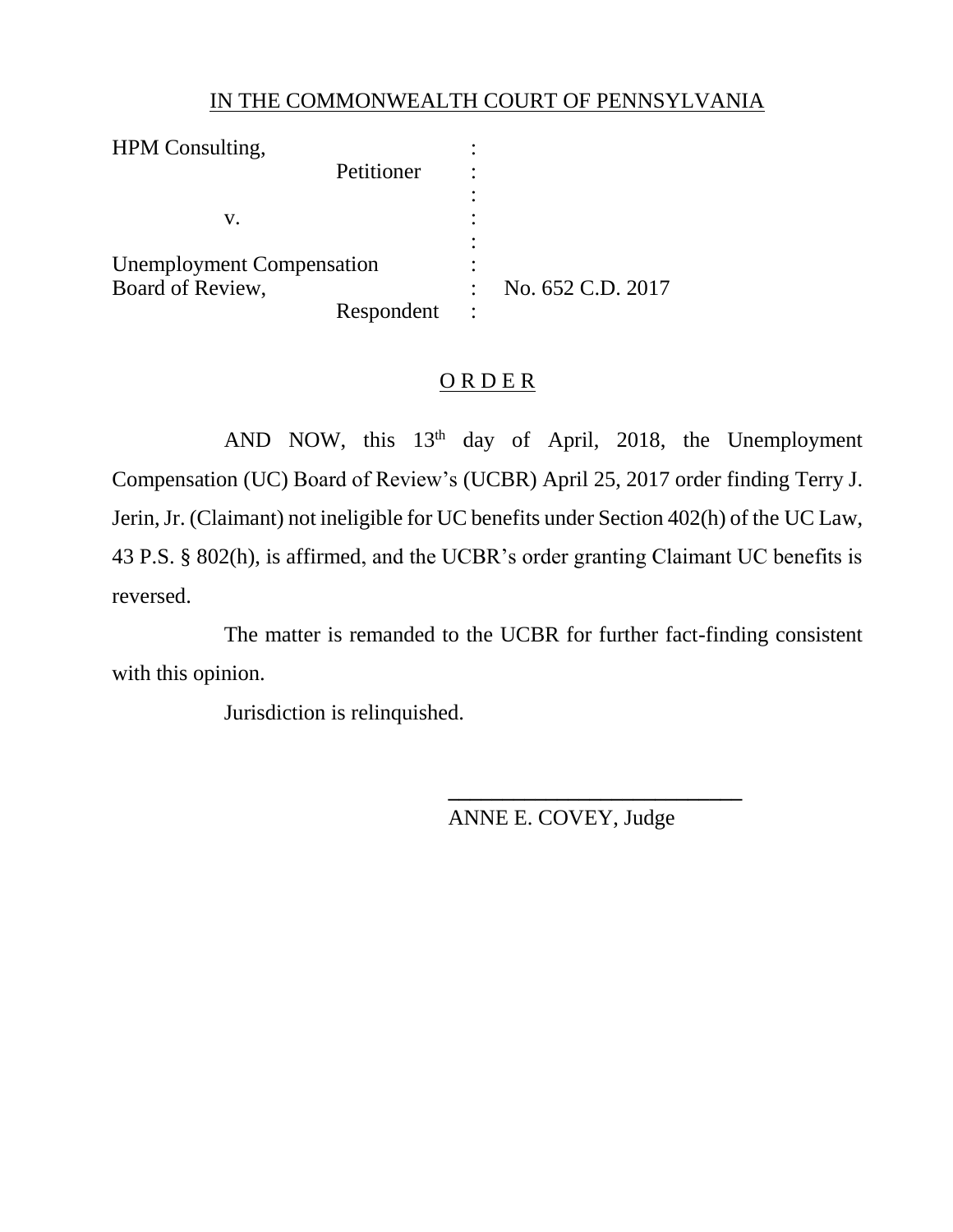#### IN THE COMMONWEALTH COURT OF PENNSYLVANIA

| HPM Consulting,                        |  |                             |
|----------------------------------------|--|-----------------------------|
| Petitioner                             |  |                             |
|                                        |  |                             |
| V.                                     |  | No. 652 C.D. 2017           |
|                                        |  | Submitted: February 5, 2018 |
| <b>Unemployment Compensation Board</b> |  |                             |
| of Review,                             |  |                             |
| Respondent                             |  |                             |

## BEFORE: HONORABLE MARY HANNAH LEAVITT, President Judge HONORABLE ANNE E. COVEY, Judge HONORABLE ELLEN CEISLER, Judge

## DISSENTING OPINION BY PRESIDENT JUDGE LEAVITT FILED: April 13, 2018

 $\overline{a}$ 

Respectfully, I dissent. In rejecting the Referee's holding that Terry J. Jerin, Jr. (Claimant) was an independent contractor under Section 402(h) of the Unemployment Compensation Law (Law), 43 P.S.  $\S 802(h)$ ,<sup>1</sup> the Unemployment Compensation Board of Review (Board) capriciously disregarded key evidence introduced at the Referee's hearing. 2 Determining whether Claimant was an

<sup>1</sup> Act of December 5, 1936, Second Ex. Sess., P.L. (1937) 2897, as amended, 43 P.S. §802(h).

 $2$  "A capricious disregard of evidence occurs where the fact finder willfully and deliberately disregards competent and relevant evidence that one of ordinary intelligence could not possibly have avoided in reaching a result." *Wise v. Unemployment Compensation Board of Review*, 111 A.3d 1256, 1262 (Pa. Cmwlth. 2015). The Pennsylvania Supreme Court has explained that review for capricious disregard of competent evidence is an "appropriate component of appellate consideration in every case in which such question is properly before the court." *Leon E. Wintermyer, Inc. v. Workers' Compensation Appeal Board (Marlowe)*, 812 A.2d 478, 487 (Pa. 2002).

I disagree with the majority's assertion that HPM Consulting (HPM) did not raise this issue. HPM's amended petition for review states that the Board erred by failing to consider a litany of evidence, including Claimant's written agreement with HPM. In its brief, HPM argues, generally, that the Board erred in ruling that Claimant is not ineligible for benefits under Section 402(h) of the Law. *See, e.g.*, HPM Brief at 6 (Statement of Question Involved), 9 (Summary of Argument),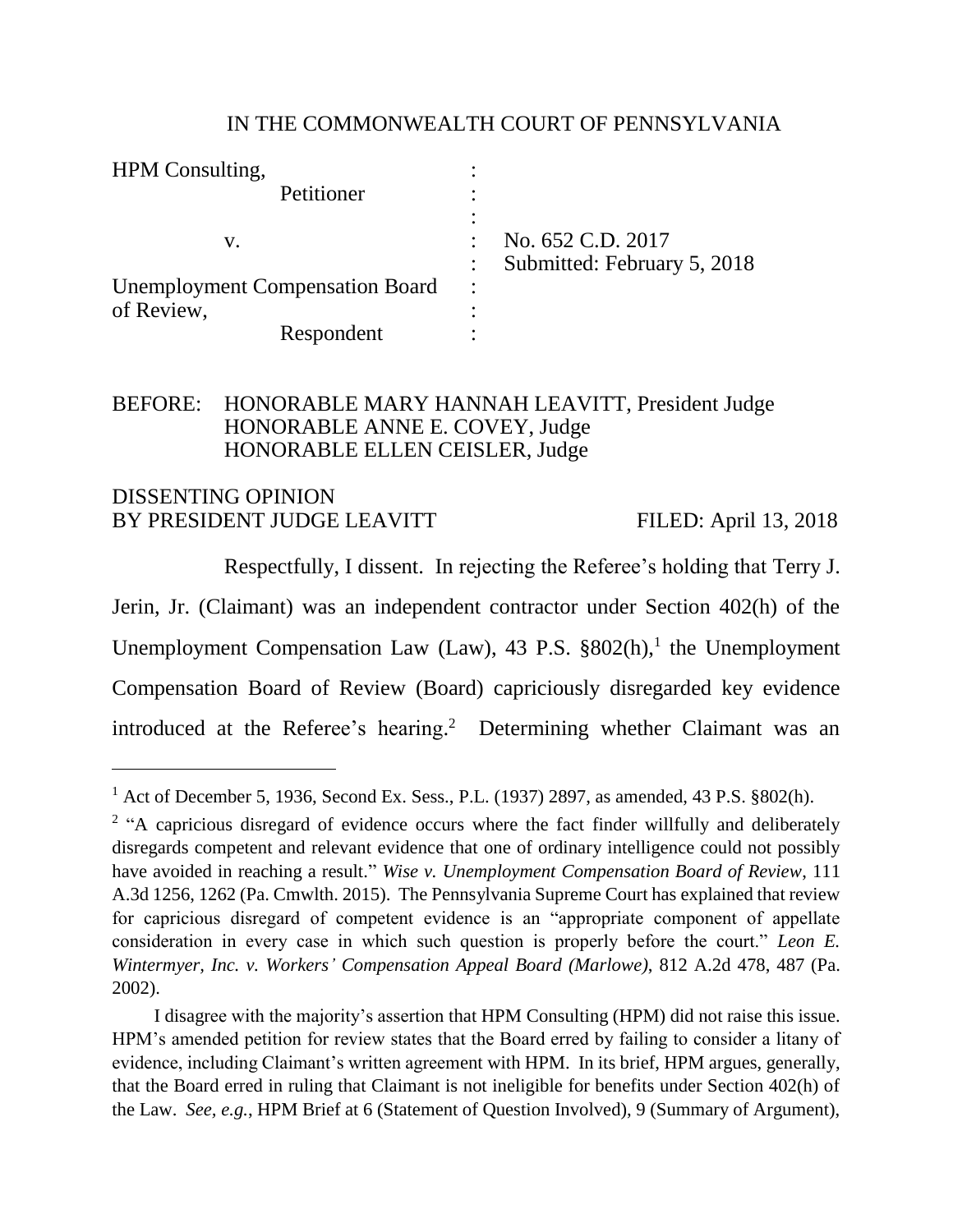employee of HPM Consulting (HPM) or self-employed as an independent contractor requires consideration of all the evidence. Accordingly, I would vacate the Board's order in its entirety and remand for further findings.

Section 402(h) of the Law provides that an employee shall be ineligible for compensation for any week "[i]n which he is engaged in self-employment[.]" 43 P.S. §802(h). The Law does not define the term "self-employment"; however, Section  $4*(l)(2)(B)*$  of the Law defines the term "employment," in pertinent part, as follows:

> Services performed by an individual for wages shall be deemed to be employment subject to this act, unless and until it is shown to the satisfaction of the department that—(a) such individual has been and will continue to be free from control or direction over the performance of such services both under his contract of service and in fact; and (b) as to such services such individual is customarily engaged in an independently established trade, occupation, profession or business.

43 P.S. §753(*l*)(2)(B). In sum, the statutory presumption that an individual earning wages for services performed is an employee may be overcome by a showing that: (a) the individual was free from control and direction in the performance of his work; and (b) in the performance of his services, the individual was customarily engaged in an independently established business or occupation. *Beacon Flag Car Company, Inc. (Doris Weyant) v. Unemployment Compensation Board of Review*, 910 A.2d 103, 107 (Pa. Cmwlth. 2006).

and 10-11 (Argument). In the argument section of its brief, HPM specifically cites two pieces of evidence the Board did not address: the agreement between Claimant and HPM that explicitly states he was an independent contractor and "correspondence" he sent to HPM acknowledging both his independent contractor and 1099 status. *Id*. at 13.

HPM identified the Board's error as the disregard of critical evidence, *i.e.*, the written contract. The issue is not waived because HPM did not use the adjective, "capricious."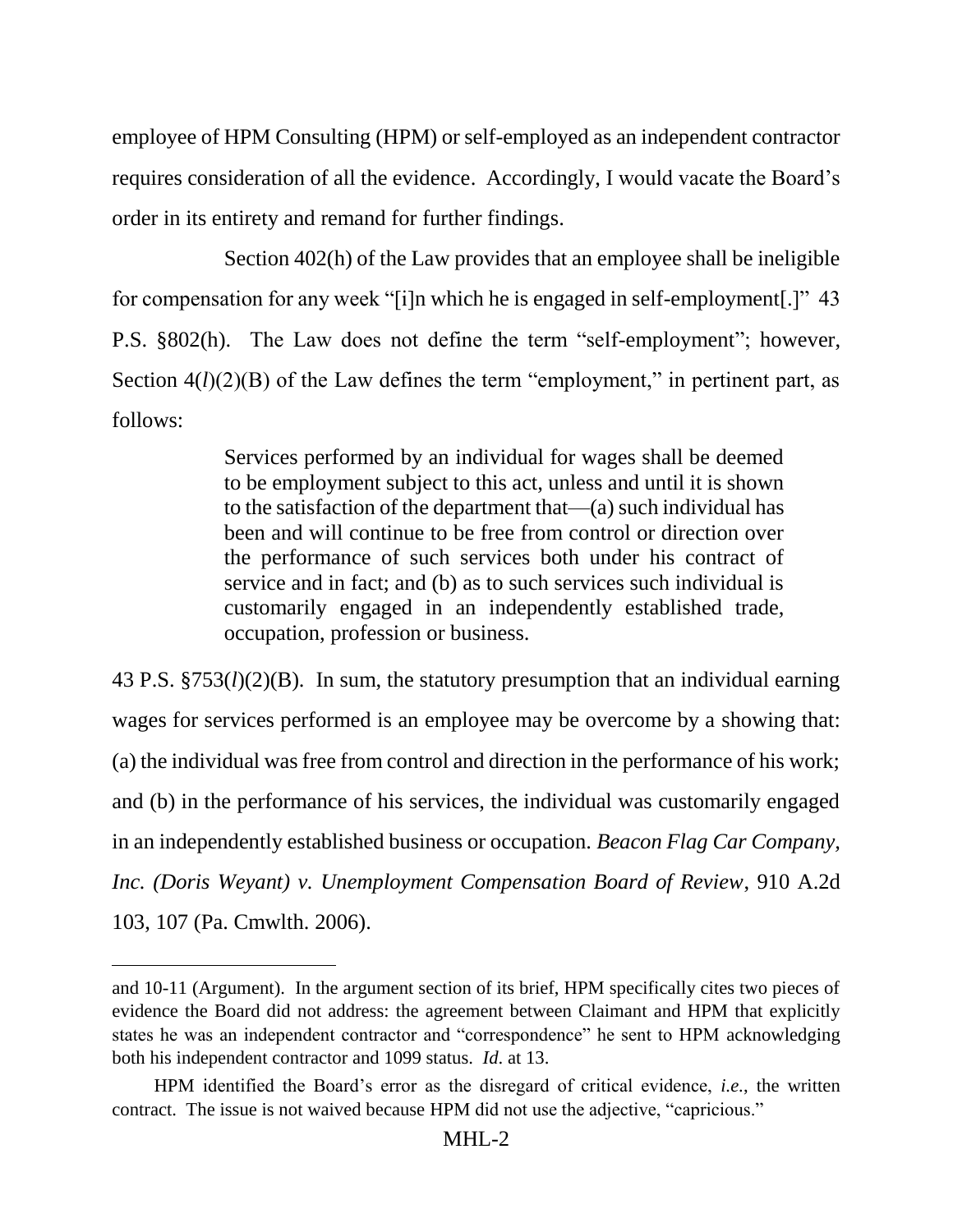In this case, the first prong, *i.e.*, the issue of control, involves a determination of whether HPM, or the client, AZCO, Inc., had the right to control Claimant's work and the manner in which he performed it. *Krum v. Unemployment Compensation Board of Review*, 689 A.2d 330, 332 (Pa. Cmwlth. 1997). In reviewing the question of control, courts consider many factors, such as

> whether there is a fixed rate of remuneration; whether taxes are withheld from the claimant's pay; whether the [putative] employer supplies the tools necessary to carry out the services; whether the [putative] employer provides on-the-job training; and whether the [putative] employer holds regular meetings that the [individual is] expected to attend.

*C E Credits OnLine v. Unemployment Compensation Board of Review*, 946 A.2d 1162, 1168 (Pa. Cmwlth. 2008). No single factor is controlling, and, therefore, the ultimate conclusion must be based on the totality of the circumstances. *Resource Staffing, Inc. v. Unemployment Compensation Board of Review*, 961 A.2d 261, 264 (Pa. Cmwlth. 2008).

It is unclear from the record whether any person controlled the manner in which Claimant performed his services as a "Traffic site manager" at the job site in Minnesota. Certified Record (C.R.), Item No. 2, at 1; Reproduced Record at 10 (R.R. \_\_). This includes both HPM and AZCO, Inc. In his employee questionnaire, Claimant stated that he was not supervised "regularly or closely." *Id.* In his testimony, Claimant stated that Brad Hoke was the site manager, and he was not sure "who pays Mr. Hoke's salary." Notes of Testimony, 2/3/2017, at 8 (N.T. \_); R.R. 57. Claimant testified that Hoke determined where on the job site he was to do the work of a traffic site manager. Claimant also described an incident where Hoke yelled at him for leaving the job site to get a raincoat for another worker.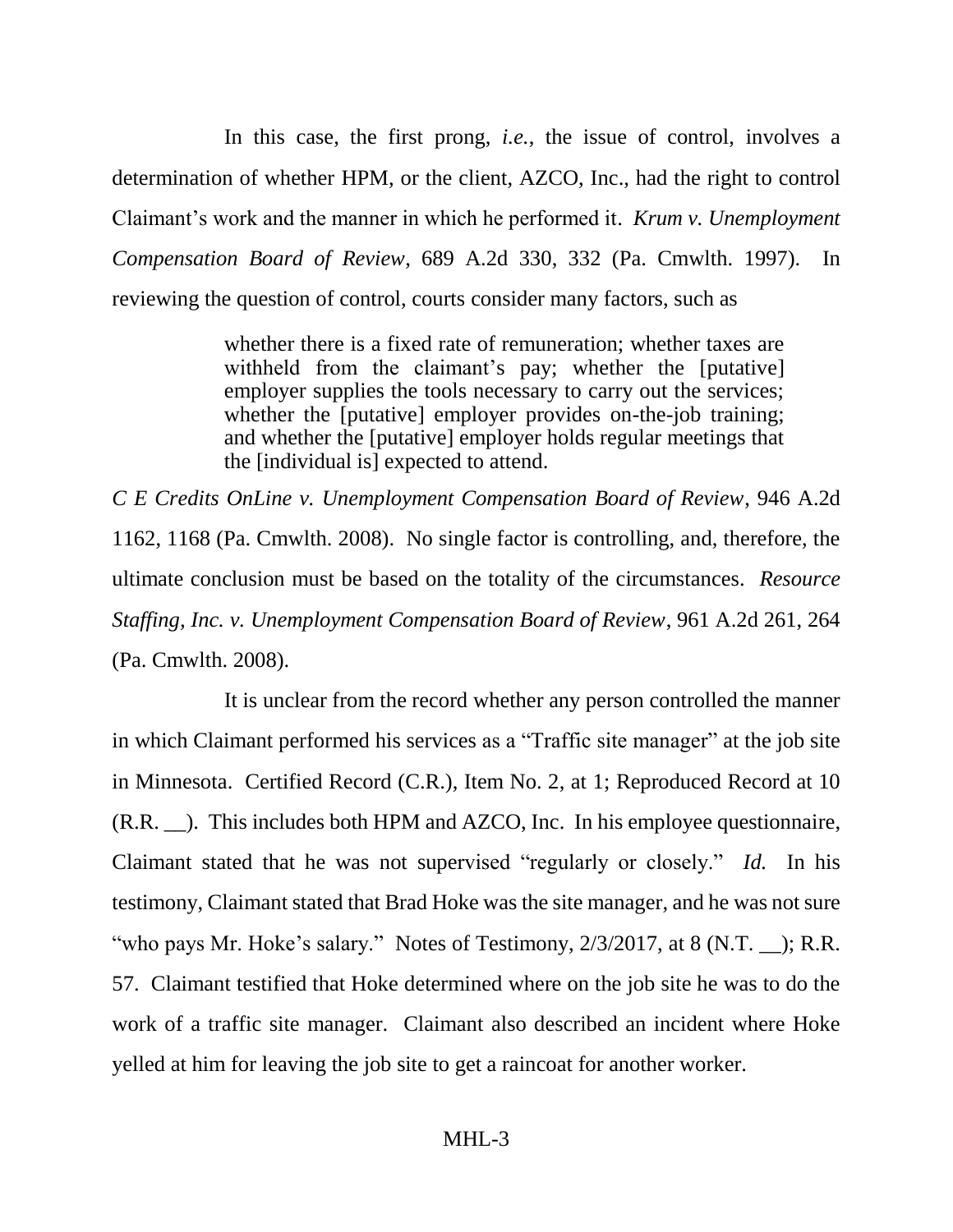The Referee found that the relationship between HPM and Claimant was that of an independent contractor. In reversing, the Board focused upon Claimant's testimony about Hoke. The questions are two-fold. First, it is unclear that Hoke's directives were anything more than a quality control directive that is imposed on any independent contractor. *See C E Credits OnLine,* 946 A.2d at 1169.<sup>3</sup> Second, it is not clear whether Hoke was issuing directives on behalf of HPM or AZCO, Inc.

More problematic is the Board's determination that Claimant was eligible for benefits under Section 402(h) because the Board did not address evidence critical to that determination. In reversing the Referee's decision to deny benefits under Section 402(h), the Board explained:

> Based on [C]laimant's credible testimony, *none of which HPM disputed*, the Board concludes that [C]laimant was not selfemployed. [C]laimant was directly and closely supervised on the job site and, therefore was not free from direction and control. Further, [C]laimant does not hold himself out as being in business for himself and has always worked as an employee.

<sup>3</sup> In *C E Credits OnLine*, this Court explained:

<sup>&</sup>quot;[C]ontrol of the result only and not the means of accomplishment" [does] not transform an independent contractor relationship into an employer-employee relationship. Every job, whether performed by an employee or by an independent contractor, has parameters and expectations. "Control" for purposes of Section 4(*l*)(2)(B) of the Law is not a matter of approving or directing the final work product so much as it is a matter of controlling the means of its accomplishment.

*C E Credits OnLine*, 946 A.2d at 1169 (quoting *J. Miller Co. v. Mixter*, 277 A.2d 867, 871 (Pa. Cmwlth. 1971)).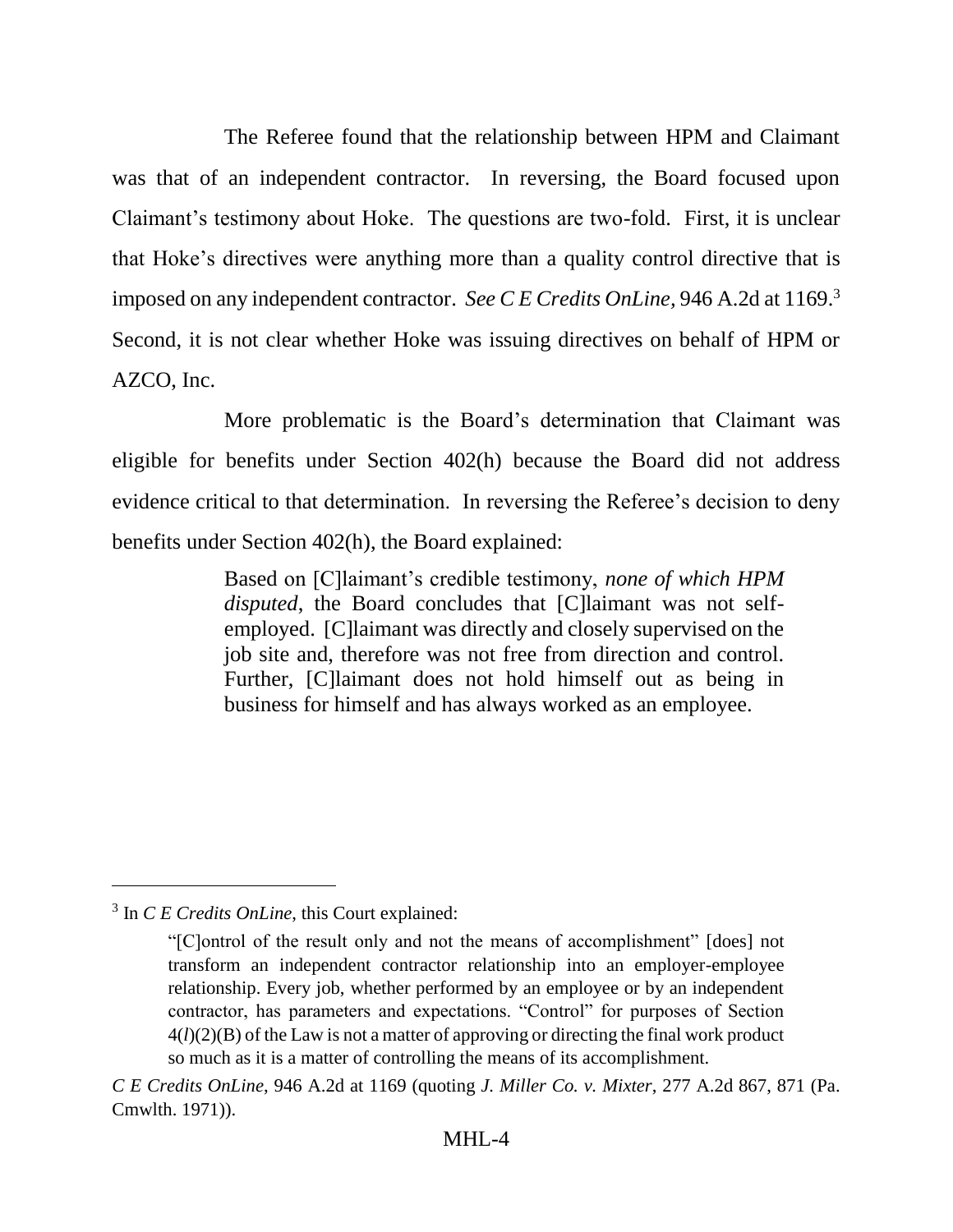Board Adjudication at 2 (emphasis added). 4 The Board's statement that HPM did not dispute Claimant's testimony is simply incorrect. HPM offered considerable evidence on that point, but the Board capriciously disregarded it.

First and foremost, HPM offered copies of two contracts it executed with Claimant, and they were admitted into the record.<sup>5</sup> The first contract concerned Claimant's engagement by HPM to provide safety consulting services to AZCO at a jobsite in Iowa for five months beginning February 8, 2016. The second contract related to the AZCO project at issue in this case, which commenced in Minnesota on August 15, 2016, and lasted approximately three months. Both contracts contained the following relevant provisions:

<sup>&</sup>lt;sup>4</sup> The first sentence of the block-quoted text states that the Board found Claimant's testimony as to the ultimate issue of his employment status undisputed. The Board's characterization was not, as the majority observes, limited to the narrower issue of whether Claimant held himself out as being in business for himself. *See* Majority slip op. at 6 n.8.

<sup>5</sup> Contrary to the majority's assertion, the contracts are part of the certified record. *See* C.R., Item No. 8; R.R. 36-47. Prior to the telephonic hearing, HPM's attorney faxed relevant documents to the Referee, which included the contracts. At the inception of the hearing, the Referee admitted the documents in C.R. Item No. 8 into evidence as exhibit number 10, identified as the "letters sent from the attorney," *i.e.*, HPM's attorney. N.T. 3; R.R. 52. The majority discounts the contracts because they were not attached to the hearing transcript and HPM did not have its witness testify about them.

First, the contracts were "made part of the record." *Id.* The Referee specifically asked Claimant if he had "any objection to these items being made part of the record?," to which Claimant responded, "I do not." *Id.* There was no need for testimony about documents already admitted. Further, the contracts are the best evidence of their content.

Second, this was a telephonic hearing; there was no court reporter present. No transcript is made unless an appeal is filed. The very nature of unemployment compensation proceedings, as our Supreme Court has stated, is "by design, brief and informal in nature." *Harkness v. Unemployment Compensation Board of Review*, 920 A.2d 162, 168 (Pa. 2007).

The 46 pages of relevant documents faxed by the moving party to the Referee as "employer exhibits to be included" in the record were ignored by the Board. R.R. 36. This is yet another reason to remand for a review of the complete record.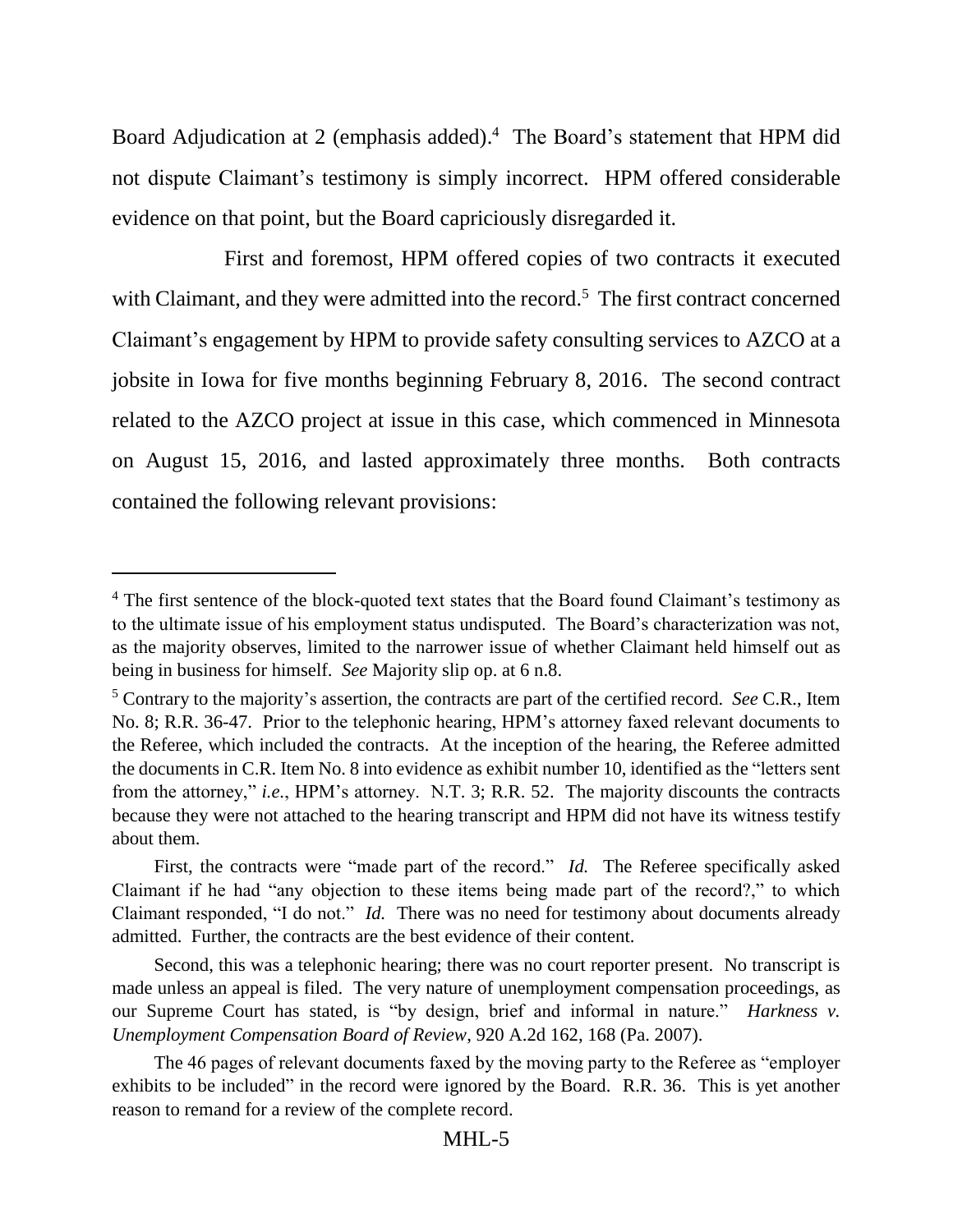The jobsite [client] will dictate the hours needed on site and will be adjusted depending upon the needs at the site. Your hours worked should be submitted via fax to [HPM] every Monday morning[;]

You will furnish your own steel toe boots and proper clothing. AZCO Inc. will provide you with the rest of the necessary PPE [Personal Protective Equipment] at the job site[;]

You understand and agree that you are working as a 1099 contractor through HPM and are solely responsible for any personal federal and state tax obligations. HPM is not responsible for and is not withholding monies for tax liabilities on your behalf and you will receive an IRS Form 1099 from HPM at the end of the calendar year. It is understood by both parties that no vacation, holidays, sick time, health insurance, profit sharing, unemployment benefits, etc. will be part of this contract[;]

You shall perform this contract as an independent contractor and not an employee of HPM. Nothing in this contract shall be construed to be inconsistent with your independent contractor status …. It is understood that HPM does not use your services exclusively. It is further understood that you are free to contract for similar services to be performed for other contractors.

C.R., Item No. 8, at 3, 11; R.R. 37, 45.

A written agreement that describes the claimant as an independent contractor, although not dispositive, is critical to the independent contractor analysis. *Stage Road Poultry Catchers v. Department of Labor and Industry, Office of Unemployment Compensation, Tax Services*, 34 A.3d 876, 889 (Pa. Cmwlth. 2011). The above contract terms are certainly relevant to deciding whether Claimant was an independent contractor or an employee of HPM. By not addressing the contract language, the Board capriciously disregarded relevant evidence.

HPM also produced an email from Claimant to HPM's vice president regarding the Iowa assignment that stated: "I reviewed the contract and am aware